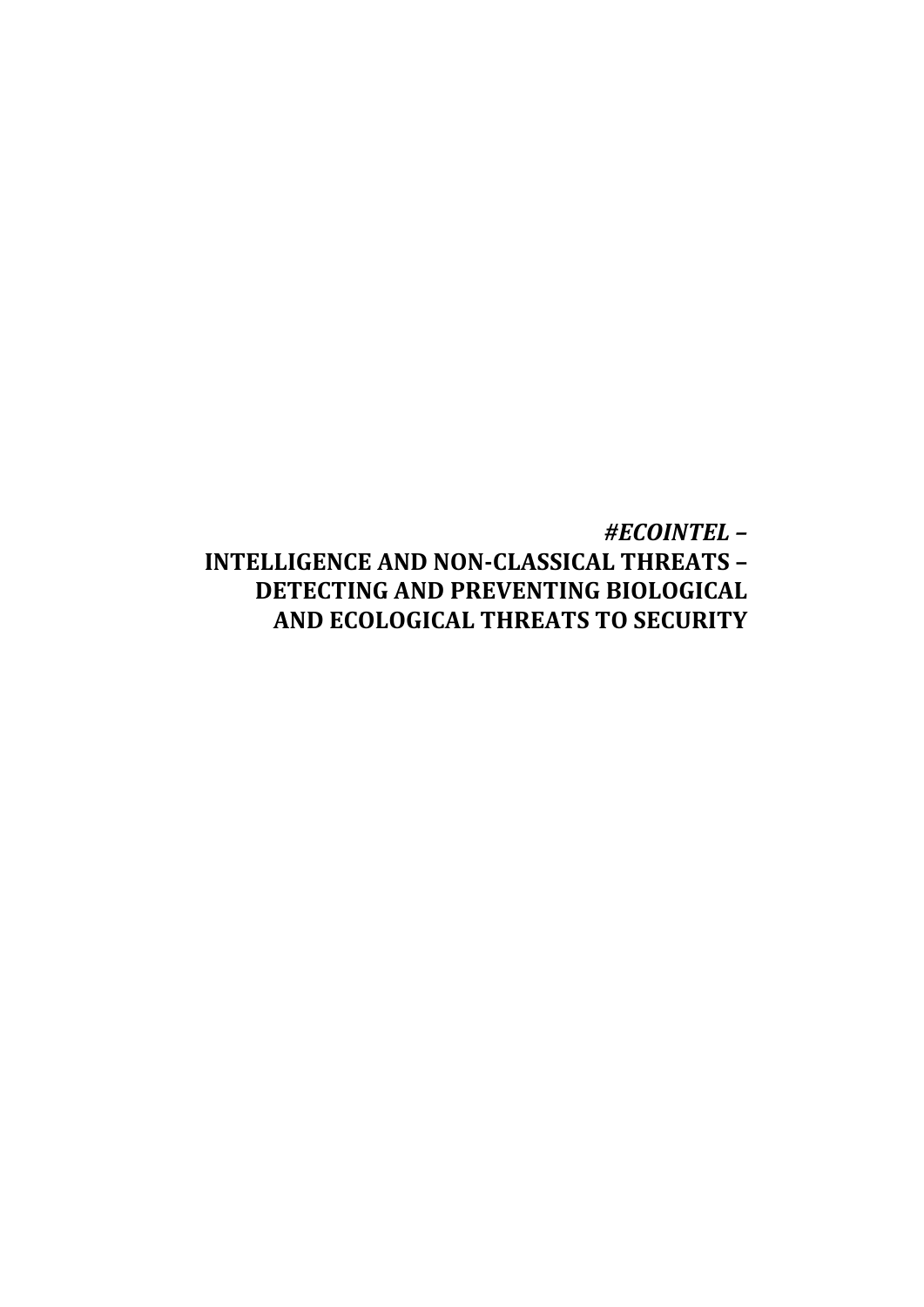#### **COVID-19, THE EXTRA PANDEMIC RISK** *HUMAN STRUCTURAL INNER CHANGES TRIGGERED BY THE COVID-19 PANDEMIC. THREATS TO NATIONAL AND INTERNATIONAL SECURITY*

# **Sabrina MAGRIS\* Martina GRASSI\* Livia Stefania MIHALACHE\* Davide BELLOMO\***

#### **Abstract:**

1

*What is there, beyond Covid-19? The modification of human being behaviours put in place to safeguard health has a hidden and subtle risk that can be exploited by individuals or States that want to take advantage from it, illicitly profiting from masses.*

*What is there behind the Covid-19? Not intended as a geopolitical movement but as* "*what does it cause and will cause to the next generations?*" *The latest scientific studies have disseminated what the beliefs on the human brain were. Neuroscience has proven that there are modifications that can be impressed in an extreme short time and in an unconscious manner. Structural modifications that lead to changes in the human being's way of thinking, reasoning and behaving.*

*The paper analyses for the first time how people subjected to modifications caused by the pandemic have been rendered fragile and dangerously vulnerable to external attacks.*

**Keywords:** *surgical mask, Covid-19, brain, intelligence, pandemic, behaviour*.

<sup>\*</sup> President of École Universitaire Internationale, Rome-Italy, email: president@ecoleuniversitaire internationale.net

<sup>\*</sup> Head of International Activities, Fellow Researcher, École Universitaire Internationale Rome-Italy, email: ia@ecoleuniversitaireinternationale.net

<sup>\*</sup> Junior research assistant, École Universitaire Internationale Rome-Italy, email: segreteria@ecoleuniversitaireinternationale.net

<sup>\*</sup> Ph.D Research supervisor, NATO SMEs, email: edmondbischero@gmail.com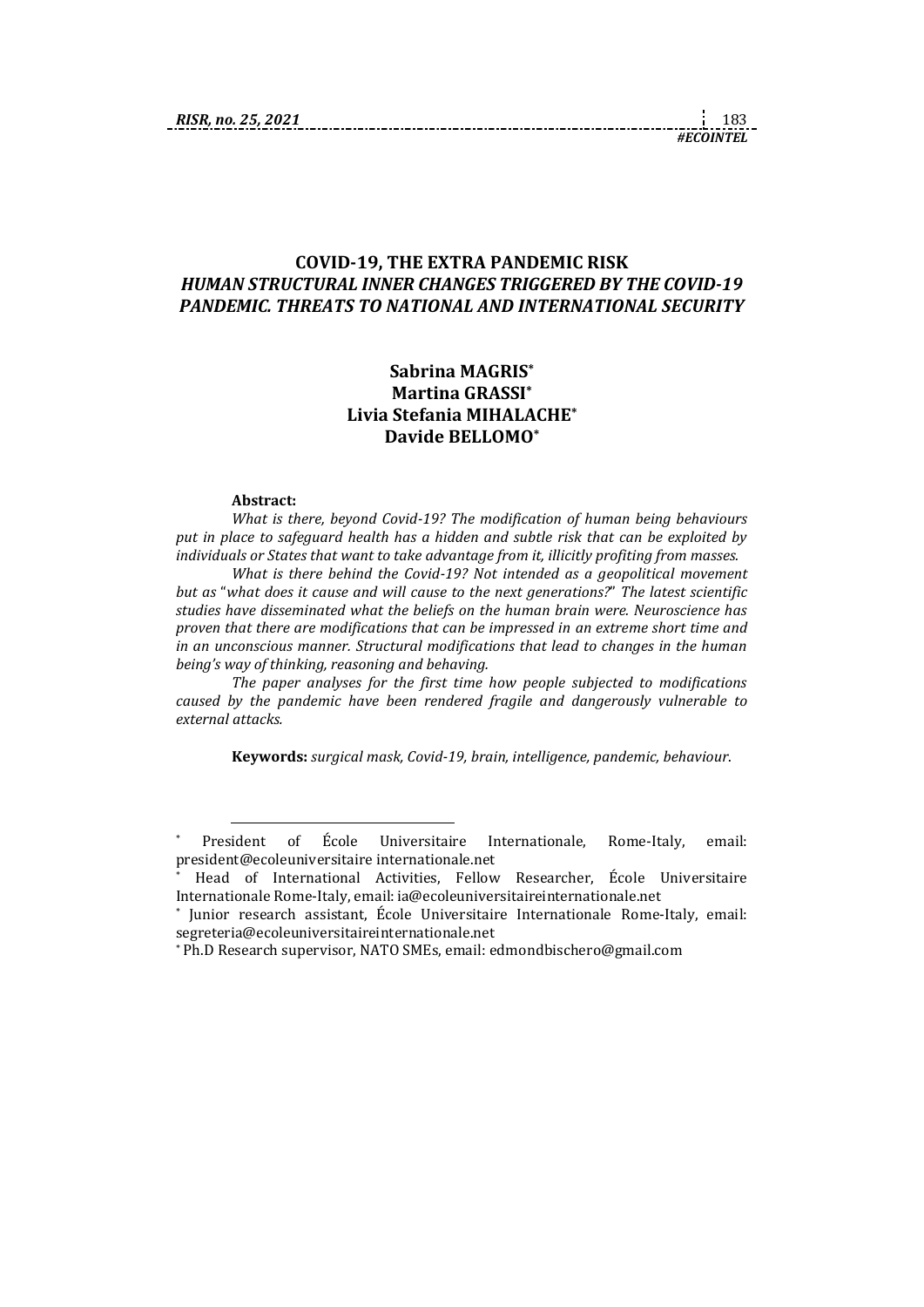### **Introduction**

This paper does not address the Covid-19 from a medical point of view. It exclusively focuses on the security and intelligence field. This paper does not intend to provide an evaluation of the necessary protective measures States have put in place to protect their citizens' health.

The Covid-19 virus pandemic has highlighted two particular situations that alert those dealing with National Security. These situations lead populations to be more subjective to mass manipulation in extremely reduced times and, in some cases, to an irreversible manipulation as well. Therefore, there must be a global and unified alert in order to manage and intervene in brief times. In the present paper, Covid-19 is not intended as a virus triggering a respiratory pathology, but as the set of modifications that the global situation (defined as pandemic) has brought into the life of the subjects, the behavioural and physiological modifications (people's attitudes, social behaviours and daily routines) as well as the relapses that these have had within and on the individuals, determining modifications that have occurred and sediment within the individuals, indistinctly hitting every subject (intelligence practitioners included), and thus determining effects and dangers that differ based on age, but not attributable to the virus *per se*.

There are fundamentally two factors that affect, in a different manner, the practitioner and the population that will be analysed in this paper: the usage of personal protective equipment utilised for the pandemic and an exponential growth of internet utilisation which is itself connected to external-environmental factors. Furthermore, it deepens the study of the internet environment (where the individual is physically located while browsing the internet and what the individual performs on the internet, intended as a "non-place place").

The paper addresses how the wide use of surgical masks decreases the cognitive capability of who wears it, thus diminishing cerebral and physiological responds of the human being. In the field of National Security there are two main risks that articulate. One is linked to the intelligence practitioners that will be (as well explained in the paper) less attentive, less reactive, less able to create connections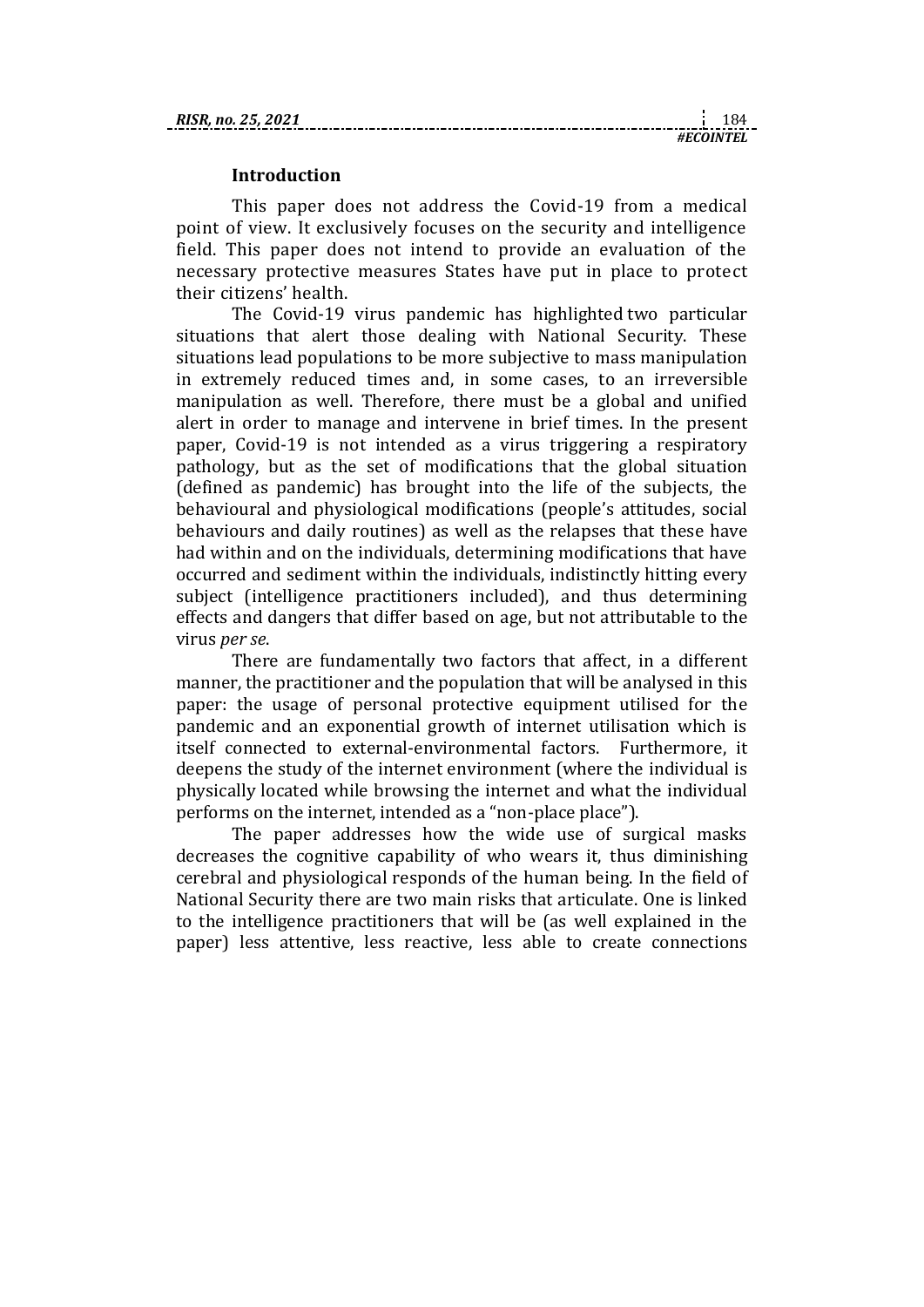| RISR. no. 25. 2021 |  |
|--------------------|--|
|                    |  |

between events and people and, therefore, analysis and projections; along with a lesser muscular, cardiac and pulmonary response.

The second risk is linked to the population that, suffering what the single intelligence practitioner is suffering, will diminish its abilities to contrast possible manipulations put in place by States or entities that want to modify its thinking and, contextually, its freedom, rendering the population more easily manageable and less incline to discuss and counterstrike possible positions or ideas that are inoculated to them via non democratic and/or manipulative ways.

The paper will enables work on the construction of algorithms with new strategies with the purpose of avoiding attacks that might lead to degenerations of different kind and likewise operating inversely.

During this last period, Covid-19 has been keeping company to almost every population, by creating a series of decompensations, some of them already assessable, while others will only be visible in the future.

On the one side, there are the different behaviours of intelligence practitioners, on the other, there is the fragility shown by the internet and the management of everything that 'lives' in it. It is easy to 'breach' the internet and gather data. Internet has shown how using it for online lectures (with the current teaching methodologies) is not recommendable, how more rapidly and frequently attention decreases if new methods are not employed (Magris & Grassi, 2020), how staying connected on the computer for long hours brings on acute behavioural modifications for the human being, and, as all the latest studies conducted in Europe have shown, pathologies linked to depression in youth, who are forced to follow online lectures, have increased.

Covid-19, even when not physically infecting people, has acted against humans beyond its virological attack, by bringing some modifications into the subjects, into the masses and into the single intelligence practitioner. Situations that put at risk National Security since a changing into the masses in such a short time has never happened before. It becomes therefore indispensable being able to intervene in this physiological and behavioural changing of the masses.

This study is based on the research conducted, via computer systems, on what is currently academically acknowledged regarding the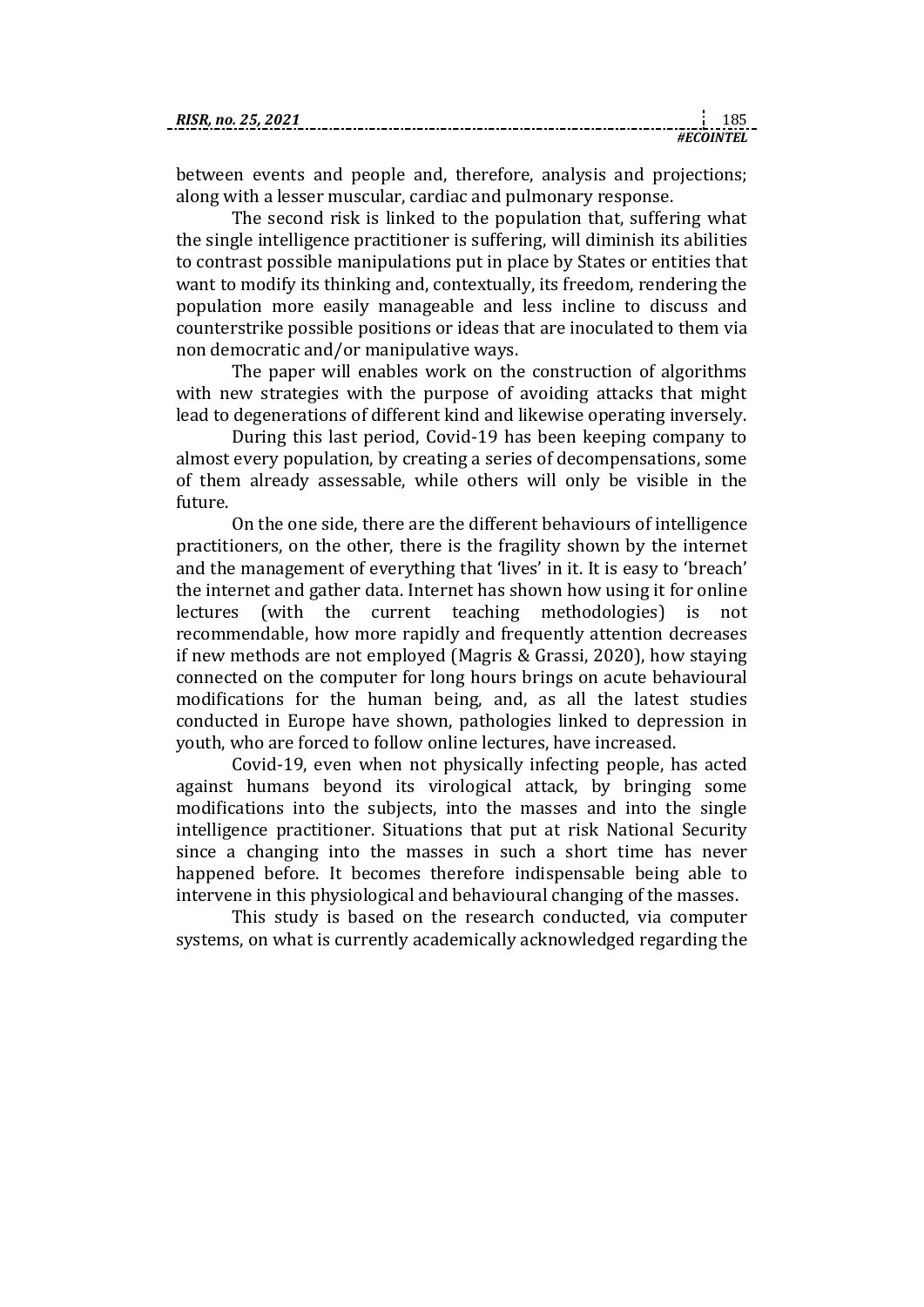| RISR. no. 25, 2021 |  |
|--------------------|--|
|                    |  |

pathologies indicated within this paper and the causes that lead to those pathologies. From the generic research, skimming has been conducted that led to synthetize a specific number of pathologies and disorders caused by the use of surgical masks for a long time, while excluding the assessment of the materials used in the making of masks and focusing the research on the specific physiological interactions linked to the diminishing of oxygen and increasing of carbon dioxide inhaled, due to the use of the sanitary device.

The analysis has been conducted by a team of psychiatrists, neuroscientists, psychologists, sociologists and intelligence experts correlating the various contributions in order to offer a multi-disciplinary and inter-disciplinary vision. The final evaluation also considered the direct observation of intelligence practitioners, from various Nations, since the beginning of the pandemic until October 1st 2020.

# **Covid-19 and its implications on the subjects**

How does Covid-19 modify the physical, psychological and behavioural asset of any person? There are two main priorities by which it is possible to manage the subject's intellectual capabilities and, therefore, the single individual's behaviour, whether it is more or less gifted, through the utilisation of some rules. The sociological perspective will be subsequently analysed, i.e. the rules given by society that impose a behavioural dynamic on the subject.

It is important to start this paper not from what is behavioural dynamic but from what is physiological, from what those dealing with intelligence should know in order to manage situations, perform analyses and then impede attacks or manage manipulations.

A slight reduction of oxygen intake to the brain is sufficient to comprimise some functions. The surgical mask, $1$  that everybody is

1

<sup>1</sup> In this paper the usage of the surgical mask, as is being described, must not be confused with the utilisation of doctors/physicians (or medical personnel) into the surgery room, which wear different types of surgical masks or personal protective equipment different than the ones used by common citizens; they wear them for a limited period of time compared to the generalised utilisation by the population, which uses the surgical mask for the entire day or for a wider period of time and for all their daily activities.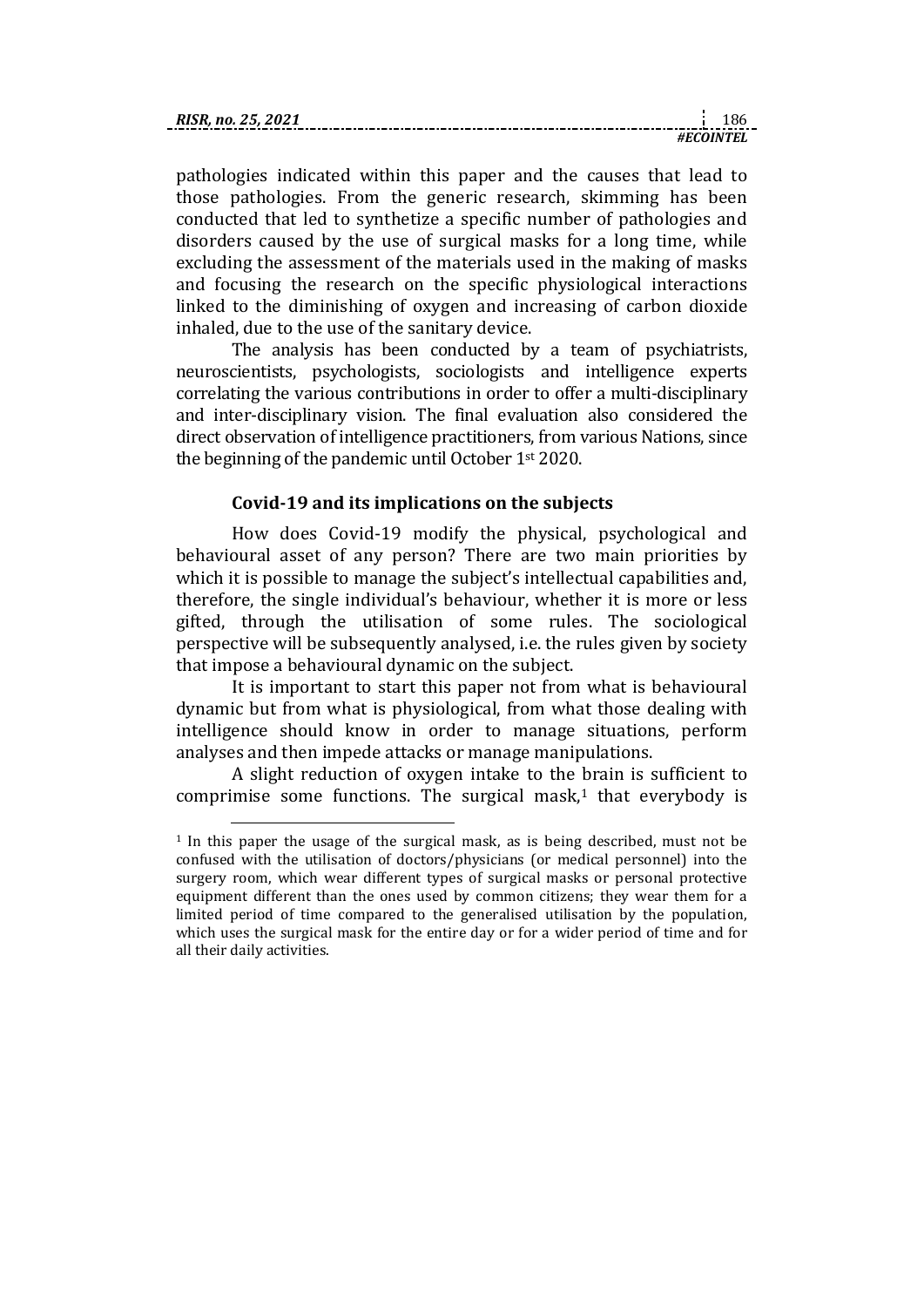| RISR. no. 25, 2021 |  |
|--------------------|--|
|                    |  |

forced to wear during this long period defined as pandemic, begins to create disorders to the vigilance and behavioural response (Holey, Butcher, Nock & Mineka, 2017; Scharfetter, 2018) already after only 47 seconds of utilisation. These disorders become a physiological modification if the surgical mask is worn for several hours and over days (Grassi, 2020).

*#ECOINTEL*

Vigilance lies at the basis of the memory as the brain, on the grounds of vigilance, decides into which memories it stores the information; and will consequently utilise what has been stored into the memory for the individual's behavioural purposes, intended as the way of responding to potential solicitations.

Specifically, the *obnubilation* phase manifests, with a slight decrease of the state of conscience along with sleepiness, difficulties of attention, concentration, perception, comprehension, elaboration, orientation and increasing of the attention stimuli threshold.

The behavioural response is subsequent to vigilance, therefore the lack of oxygen that is determined by the usage of the surgical mask begins to create problems and to compromise the vigilance. It is an impairment that, as before mentioned, becomes permanent if the utilisation of the surgical mask is protracted, even if in a noncontinuous way during the 24 hours, but for at least 23 days.

A subject breathing less oxygen is a less vigilant subject and, primarily, with a different behavioural response, with a generalised and endocrine fragility. A subject that is thus more easily subjected to stress (the increase of cortisol is calculated with a 2 per cent increment), therefore less able of controlling him/herself.

It is highlighted that the increase of cortisol also leads to another state which is an increase of depression. Cortisol, defined as the stress hormone, is a chemical substance produced by the human body when under stress or facing a threat. Cortisol impairs the abilities of the prefrontal cortex of the brain, the area of the brain dedicated to reasoning, to planning complex cognitive behaviours, to asses which decision is best based on the available information, as well as to moderate social behaviour. Hence, the increasing of cortisol implies a decreased ability of the individual to conduct reasoned action adequate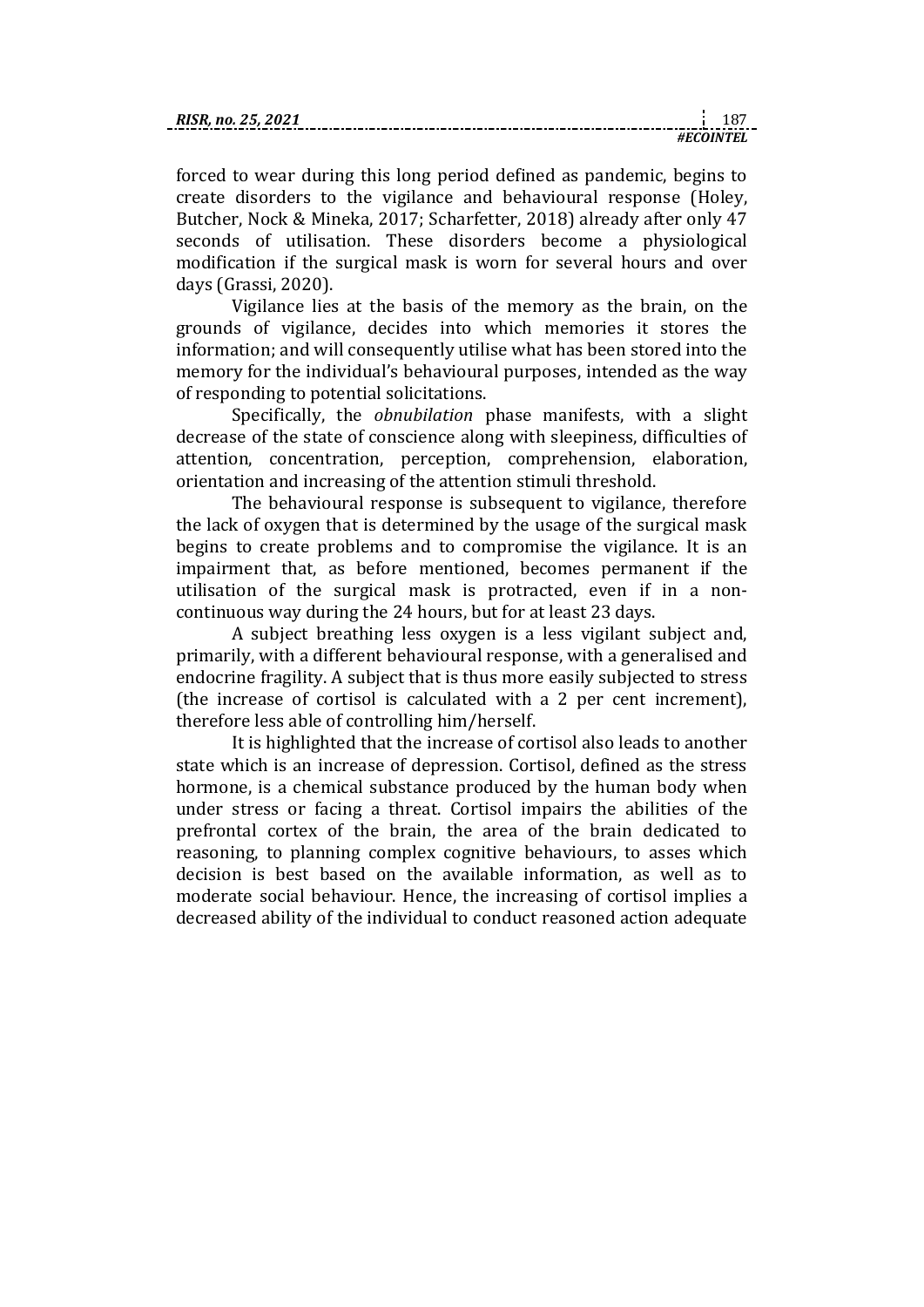1

to the present situation (Dedovic, Duchesne, Andrews, Engert & Pruessner, 2009; Stark et al., 2006).

Inherently to the lack of oxygenation to the brain, thus vigilance and behavioural response, it is referred to what in the medical field is defined as hypoxia<sup>2</sup> – the pathology that creates a series of clinical disorders, such as primarily asthma, which for the specific context of discussion – intelligence – has a relative interest but is significant if directed to the masses field. Yet, hypoxia creates a series of cerebral lesions. Since dealing with intelligence, it has to be considered that healthy individuals, in the light of the time for which they have been using the surgical mask, will become subjects with a clinical disease connected to severe hypoxia. For example, problems connected to memory, to listening skills and analysis, to vigilance are observed.

Hypoxia, mainly at a severe level, creates problems to the memory and to the calculation and analysis functions. The study carried put in 2014 demonstrates the way the state of cerebral alert – thus stimuli response – is extremely limited into the subjects having breathing limitation with impossibility circumscribed in time (Zani, Marsili, Rizzi, Senerchia & Proverbio, 2014).

Consequently, it emerges that the utilisation of the surgical mask, therefore the lack of oxygenation, implicates a modification of the medial anterior cingulate cortex and of the para-hippocampal gyrus in the left hemisphere of the brain. It is recalled that within the left hemisphere it is also situated the part which concerns the language, therefore, there will be an expression difficulty, a decrease of the utilisation to read, write and pronounce words and a lower possibility of memory acquisition of what is related to the verbal, written and para-verbal language.

<sup>2</sup> Some of the demonstrated causes of hypoxia are ageing, smoking, air/atmospheric pollution, stress, different diseases, obesity and the impediment of breathing the air in a natural way. Other causes are food pollution, water pollution, domestic pollution, sleep apneas, and utilization of heavy metals. Hypoxia symptoms are headache, fatigue, nausea, and shortness of breath, dysphoria, lightheadedness, euphoria, and hilarity, inability to coordinate the movements, dyspnea, cyanosis, tiredness, and sleepiness.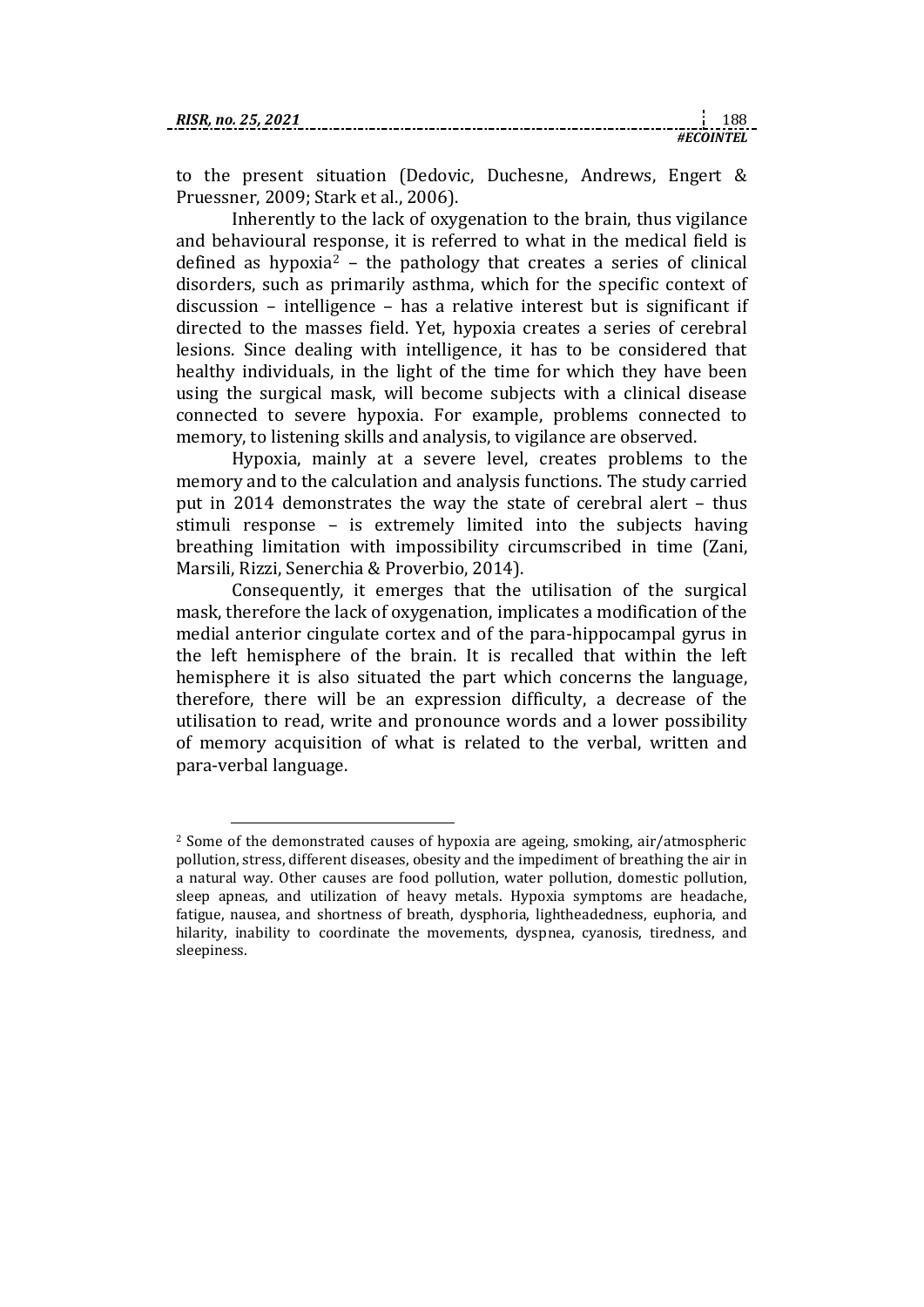| KI. |  |
|-----|--|
|     |  |

The cerebral cortex plays a key role in the control of the cognitive capabilities, sensory functions and movements. The medial anterior cingulate cortex plays a key role particularly in the memory, in learning, in language comprehension, in thought, attention and conscience (Bertossa & Ferrari, 2002; Balconi, 2006). It is also in charge of the visual-space orientation function, and therefore the subjects will be more susceptible to the environment's modifications generating states of anxiety and addictions. Hence the subject will easily have responses of addiction to everything that is proposed that trigger the emotion endocrine responses.

With regard to the medial cingulate cortex, this is connected to the foresight function and to conduct's outcome. Therefore, in the field of foresight it is very dangerous not to have alarm systems completely functional and thus to overestimate or underestimate the result/outcome of a conduct. It applies for the intelligence practitioner as well as for the offender that can find him/herself committing offensive actions.

Furthermore, the medial cingulate cortex is in charge with the elaboration of information of the decisions and is directly connected to the reward system (system that creates the positive or negative addictions, the lack of an alert system can ensure that a negative response can be considered as a positive one, such as the utilisation of alcohol and drugs with the aim of obtaining a result).

Here it denotes an effort and a distress for the subject that bring him/her, in order to survive, to not consider everything that is reported as a non-primary necessity. Recent scientific discoveries demonstrate that the human being's DNA is modifiable in a few hours, the modification becomes stable within 23 days following a precise cellular cycle or following a considerable stress suffered by the individual that can induce a DNA modification in a much shorter time.

Namely, the obscure DNA (Bertoli, 2018). Human DNA is divided into a 20 per cent, containing genes that are involved in the building of the proteins essential for life, and a remaining 80 per cent – namely obscure DNA – a "place" of an intense biochemical activity of the human genome that hosts billions of interrupters for the activation or the silencing of the genes. The life style constantly modifies and reviews the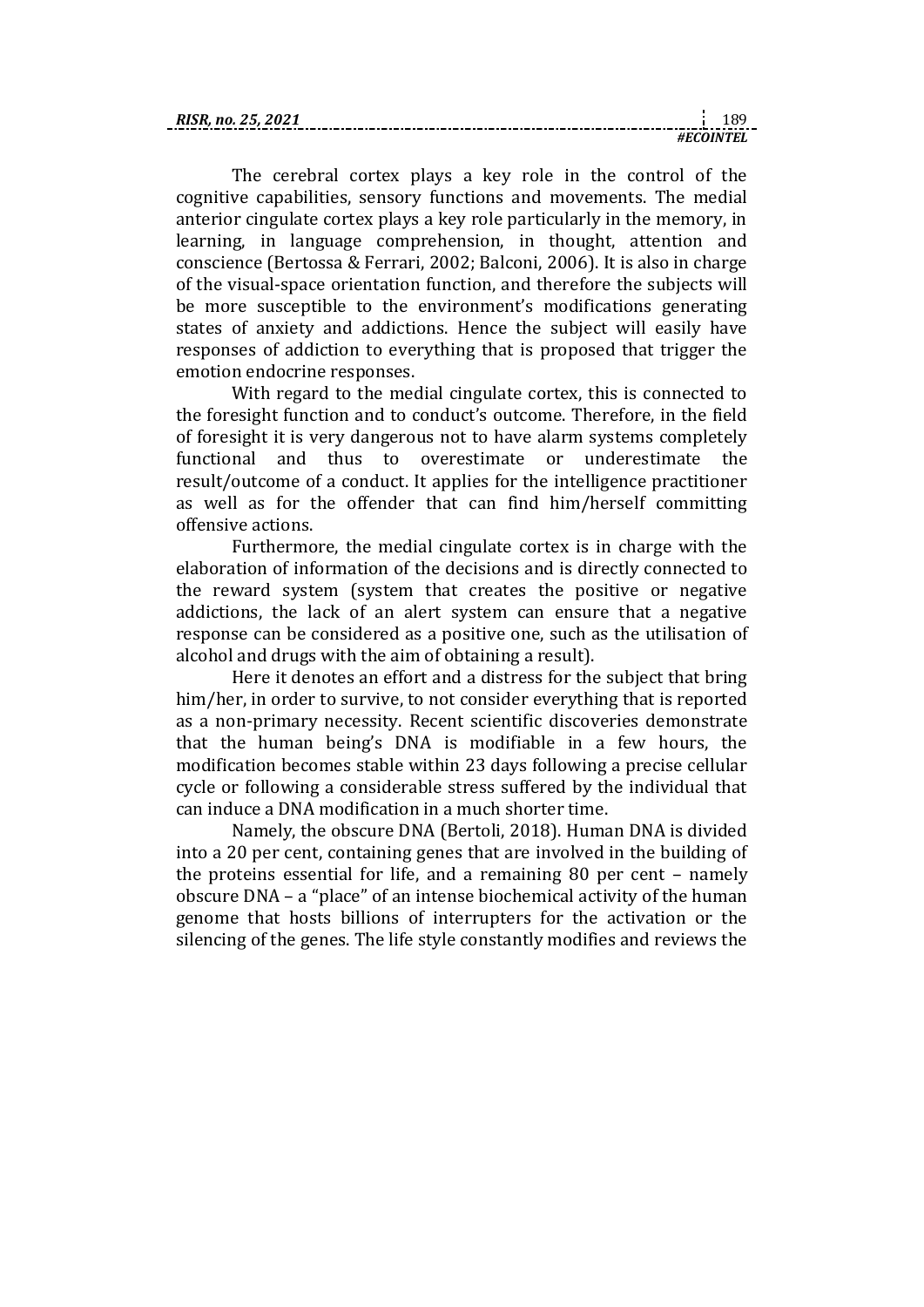| RISR. no. 25, 2021 |  |
|--------------------|--|
|                    |  |

super-structure of the body. The genetic expression is malleable, the brain reacts to every modification it is subjected to; therefore a normosubject, or an intelligence practitioner has difficulty in managing his/her own brain. Applying the aforementioned from the individual to the masses, a series of other individual characteristics that modify people's behaviours must be also taken into consideration.

At this point an intelligence practitioner should evaluate: the lack of alarm stimuli of the masses and the modifications given, for example, by the design of the lie (DTL) (École Universitaire Internationale, 2019), where by design of the lie is intended how a place, i.e. the place the subject is situated, modifies his/her own behaviour. The environment, the decor of the environment, the people in the environment modify the state of the subject; it has been proven that a subject modifies his/her own posture, attitude and behaviour on the base of the people in front of him/her or of the place s/he is situated in (Gennaro & Scagliarini, 2014; Costa, 2016).

Even more, a subject does not realise s/he is manipulable into his/her own environment. Internet, therefore, becomes the best place in which to put in place conscious and unconscious manipulations. The subject's environment, i.e. what has inappropriately been named "comfort zone", is precisely the place where the cognitive capabilities of the subject can be undermined in a short period of time.

In the comfort zone, the subject has no barriers. Connected to what was stated above, it is extremely easy to understand how manipulable a mass is by utilizing appropriate language and images, and how criminality and the future generation of terrorists are extremely manipulable. A phone or a computer represent the comfort zone of the majority of people. The single individual becomes the mass and is under the same type of inference, which is amplified by the lack of oxygenation to the brain that will be analysed below.

### **Hypoxia effects on the masses**

The lack of oxygenation caused by the surgical mask increases the difficulty to breathe and therefore physical fatigue under stress. Indeed, it increases the cognitive fatigue, modifies the mood tone,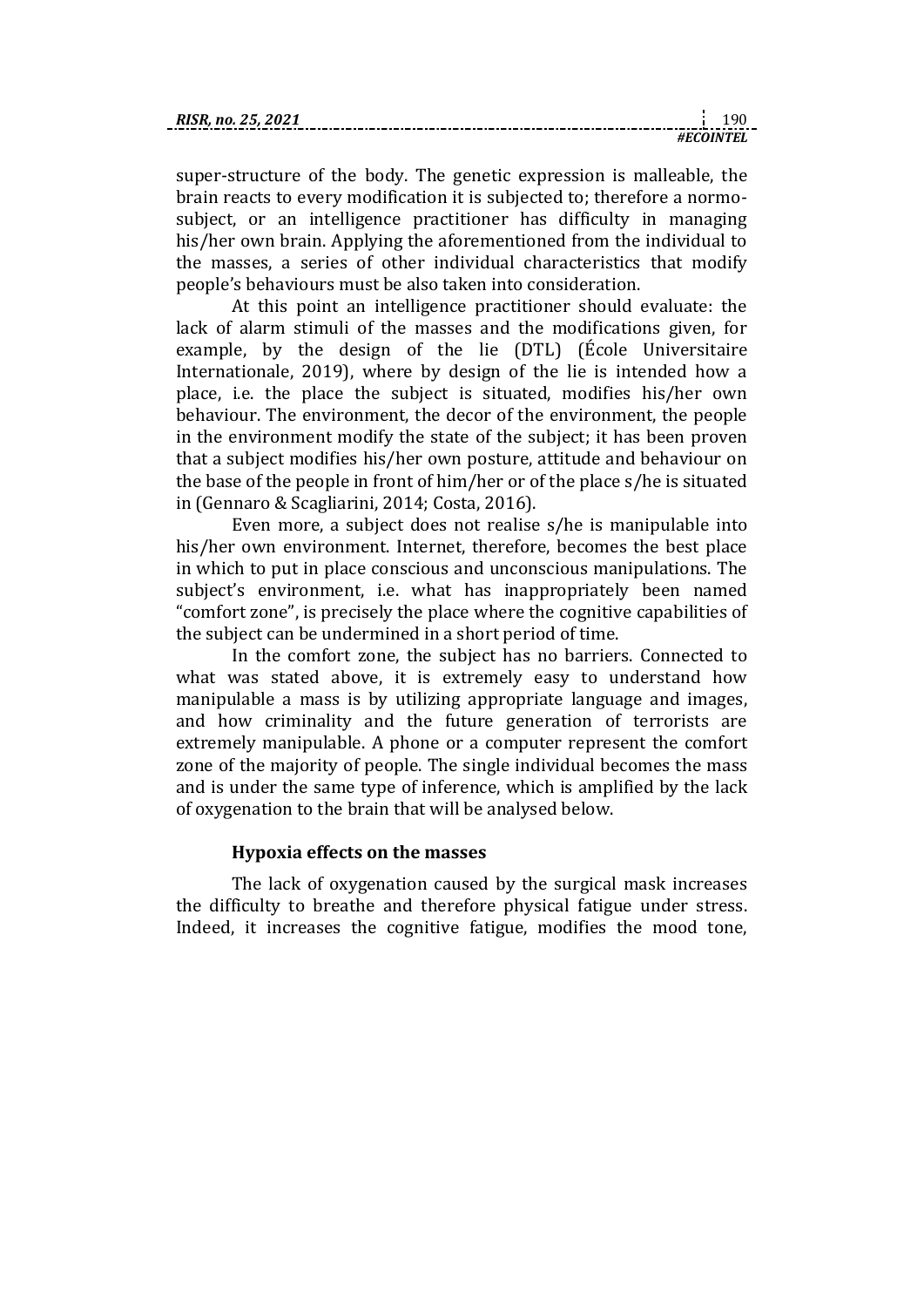| RISR. no. 25, 2021 |       |
|--------------------|-------|
|                    | าเพтғ |

modifies the determination of the objective, and modifies self-control; it becomes generalized hypoxia and progressively tissue hypoxia.

Generalized hypoxia refers to the lack of oxygen that concerns the entire body; by tissue hypoxia we refer to the lack of oxygen that concerns some regions of the organism. Hypoxia realizes acidosis, hence the releasing of transition metals such as iron and copper, and become hydro-peroxide and thus free radicals circulate; these radicals exert a direct damaging action at the extra-cellular level and create an oxidative stress problem, and therefore a different type of emergent risk factor for the health. This factor must be evaluated from the perspective of the health care costs that a State must sustain in order to treat its own population.

Basically, hypoxia always leads to premature aging and, according to World Health Organization (WHO) data, at least to 100 pathologies among which arteriosclerosis and cancer (Bonsignore, Marrone & Morici, 2011). Hypoxia is early recognisable by the pallor and by the confusion and tiredness that those wearing surgical masks have already felt even after half hour of wearing it, without realising it except at the end of the day. This is due to the annulment of the vigilance systems.

One feels slightly inebriated, almost drunk, but at the basis, there is the reduction of perceptive capacity, thus the Central Nervous System applies an automatic rule of not triggering the alarm. An extremely dangerous factor that makes the individual to push over the security levels, creating irreversible damages. Hypoxia can also lead to death. The lack of the alert systems leads the individual to committing also dangerous or illogical actions with no inhibitions.

During the initial phase, this lack of oxygenation interests the nervous tissues, most of all the brain and the hearing and visual apparatus compromising their functionalities. Compromising is then added to the already scientifically demonstrated limits of the subject's hearing and visual apparatus in normal conditions. Once again, the hearing and visual apparatus must be safeguarded with the aim to prevent the subject from being manipulated.

Indeed, under normal conditions, the human being ear perception is around 65/70 per cent, that is only the 65/70 per cent of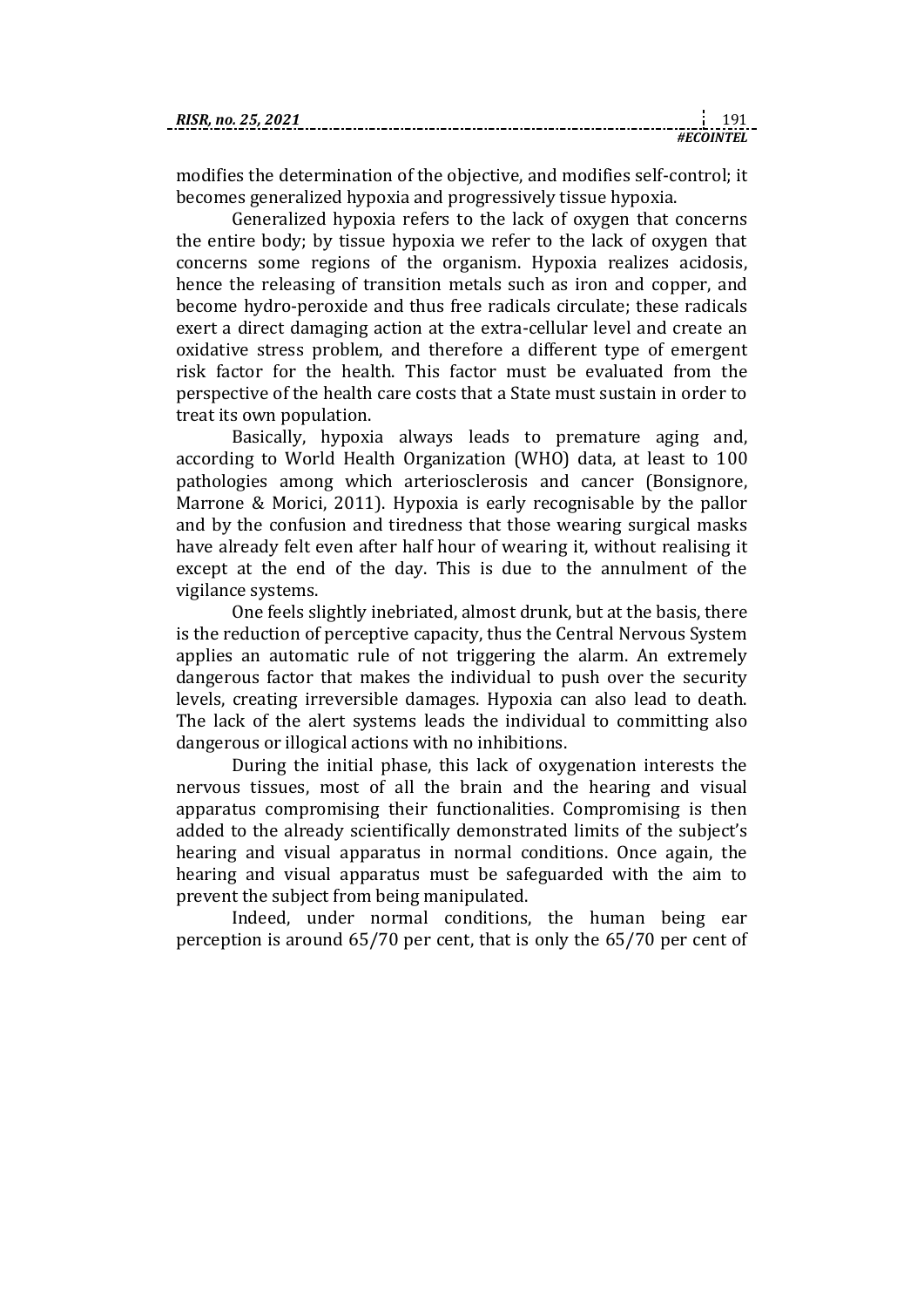| KI. |  |
|-----|--|
|     |  |

what we hear matches reality. And it must be taken into account that a human being is aware of only the 7 per cent of the communication s/he receives, 7 per cent of that already diminished perception above mentioned. The rest is the result of the elaboration of the brain that, however, is based on its own elaboration and interpretations based on the information the individual has already stored in memory, therefore what the individual hears does not match reality but is rather a personal interpretation of reality. Taking into consideration the sight, the real perception of what any individual sees is assessed at 45 per cent, and still, only the 7 per cent of that 45 per cent corresponds to reality (Siegel, 2013).

In an already existent fragility of the human being, the interference that hypoxia creates and the states of the design where the subject finds him/herself operating, lead to a significant variation of the perception of the truth and of the 'here and now' status, perception of the self and thus, consequently, a wrong memorization of what is perceived. A low intake of oxygen to the brain provokes a mistaken perception of the colours, a sight restriction and a loss of the central vision.

The main issue is that the subject, with a lack of oxygen, is unable to know the symptoms if s/he does not recognize them. Therefore s/he tends to perceive the air that is breathing, even if it has a lower level of oxygen as the air with the optimal oxygen level. One of the causes of hypoxia is alveolar hypo-ventilation. Therefore, an air that arrives full of oxygen to the alveolus. Likewise, indeed, it is an air that arrives full of carbon dioxide and limited of oxygen, due to the nosemouth respiration that is limited by the surgical mask (LaMotte, 2020).

After at least 8 days of utilisation of devices that impede normal breathing for at least 4 hours per day various symptoms emerge: evaluation errors, loss of self-criticism, dizziness, slow thinking, depression, tachypnoea, muscle spasms, convulsions, tremors at the extremities, decreased muscle strength, loss of consciousness. For each listed symptom the symptomatology can be either individual or plural.

Considering all the above, Covid-19 has generated a series of subjects that can easily be manipulated at individual or masses level. On the operational level, the terrorist or the economic crime offender can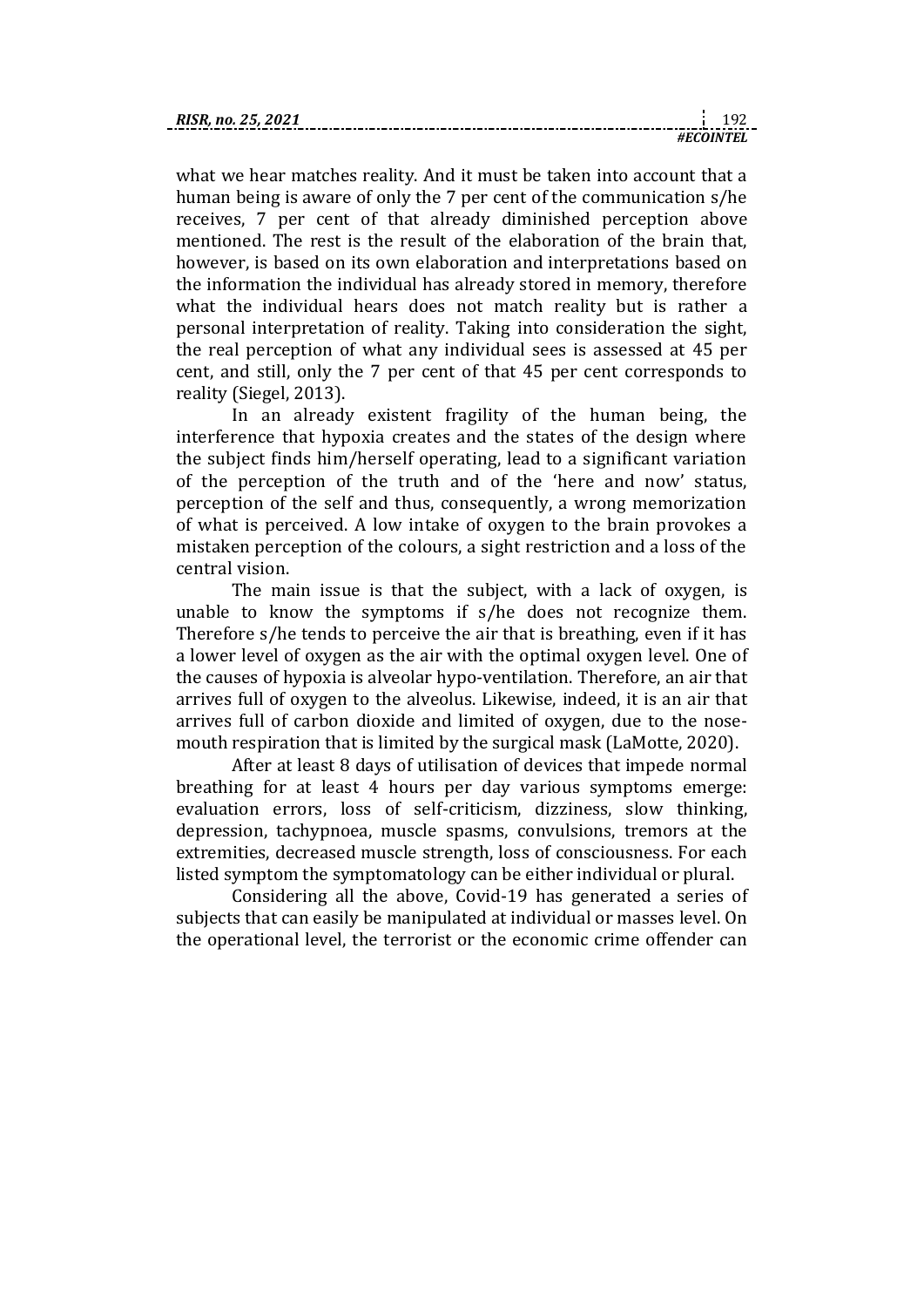| RISR.<br>:. no. 25. 2021 |  |
|--------------------------|--|
|                          |  |

be handled by modifying or reasoning on the parameters of the subject. Contextually, work must be done in order to impede a vulnerability of the intelligence practitioner that will have to face, unknowingly, the same issues faced by any other individual subjected to the continuous utilisation of the surgical mask.

# **Learning, use of Internet and design of the lie**

Learning is experiential, thus the result of experiences. The massive usage of internet from the individuals leads all individuals to the same experiences since Internet forms induced experiences which, therefore, homologates all individuals rendering them all identical.

Among the typologies of learning there is a particular kind of learning, the insight learning (Kohler, 1969). It is a typology of learning that is based on intuition, which involves a rupture and consequently a restructuration of the cognitive process. The insight is the set of elaborations given by experience, hence the elaborating memory of the individual which is based on the capabilities that the cingulate cortex allows to structure. At this point, the limited possibility of memory and the limited thought structuring, as above described, impede the individual from having a global complete vision hence a completed foresight elaboration of the "here and now". Consequently, there will be a delay in the managing of the occurring (or contingent) situation and an erroneous reading, analysis and foresight of the future.

With insight learning, the organism reaches the objective through a cognitive restructuration of the environment. Insight learning is not a type of associative learning but takes place following a restructuration of the elements of the visual and phonetic field. What modifies the human being is the place in which s/he is in, true or verisimilar (context and scenario design (Bellomo, 2011) that contextualised becomes "the context modifies the individual's self") (Bellomo, 2015).

The non-place place, in this specific case the Internet, modifies the individuals' perception. Therefore, the subject's state is modifiable with the utilisation of words/sounds/images or by activating the sounds and images' frequencies that activate when the subject reads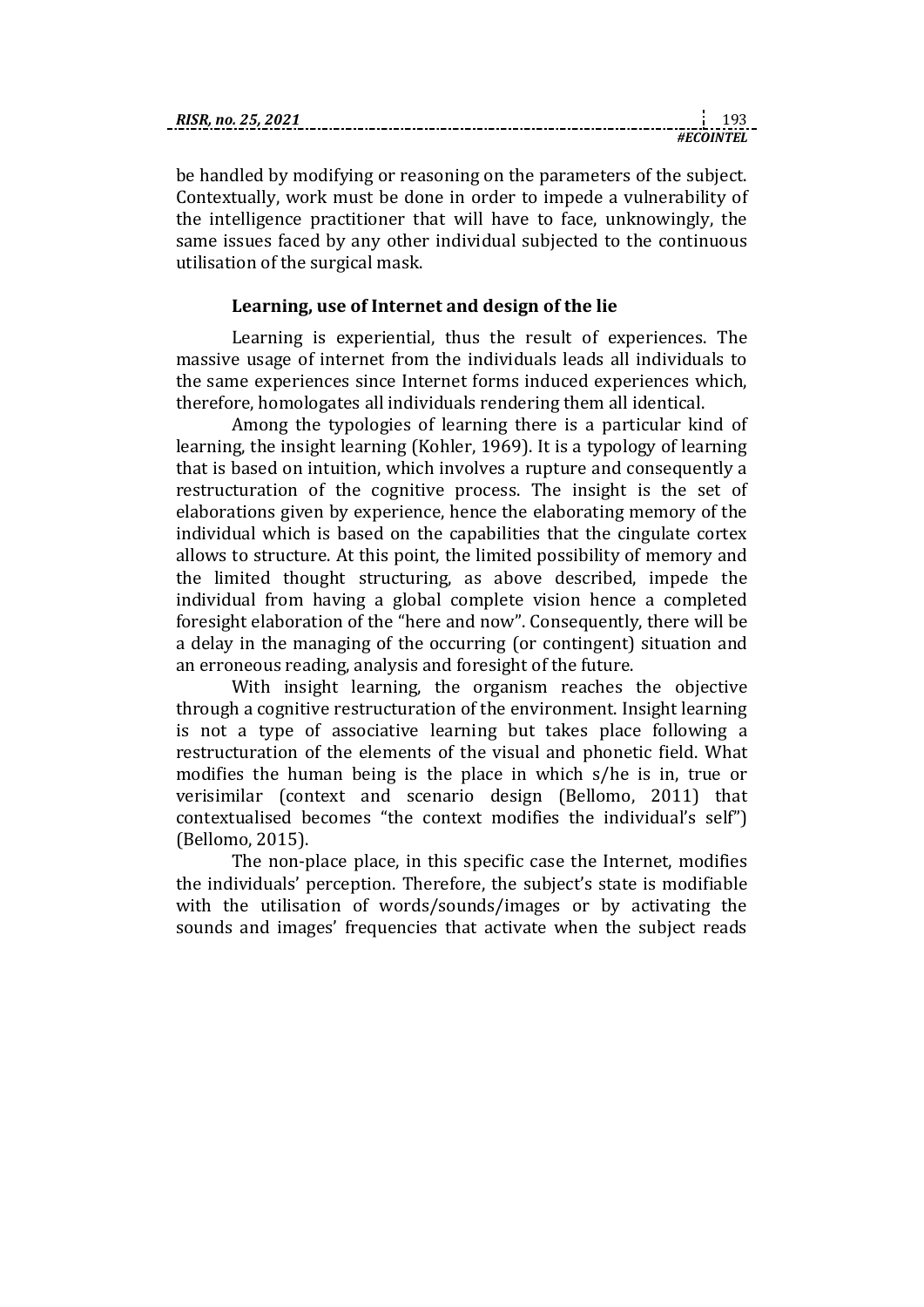| RISR. no. 25, 2021 |  |  |
|--------------------|--|--|
|                    |  |  |

certain words or images (due to hypoxia individuals will be more inclined to mentally read certain sounds, certain words, certain images and to exclude others). In this case, reading (images or words) is considered as thought restructuring. It is understandable that the concept of design of the lie is based on the existing inference among places, objects, people and images, on how the individual modifies his/her behaviour and his/her way of being based on the places s/he enters in, and/or is immersed in, and based on his/her mnemonic knowledge.

It appears obvious how social media can be used as containers of a design of the lie that self-enforces and is being imposed on the subject who loses the capability to re-elaborate. A continuous and pervasive process that destructs culture, destructs human being's intelligence and his/her elaboration capability, since the subjects develop a unidirectional intelligence that loses capability of association and of response to external stimuli with a subsequent decrease of the subject's intellective capabilities. The design is built. Where the environment can be natural, the design is the product of human elaboration.

Within the place-design s/he comes in, the subject loses his/her capability of responding and elaborating external stimuli and of putting them into relation with each other. A phenomenon that constantly increases, that had reached its apex during the lockdown and the restrictions that all have endured during the Covid-19 period that forced the subjects within confined places and forced them all to enter into the design-internet in order to communicate with each other, to work, to attend lessons.

The utilisation of online communication and interaction has, indeed, effects on every individual's brain (included the brain of the intelligence practitioner). The subject's brain, when responding to the "on-line stimuli" does not memorise as if it was physically present within an environment where it can interact with the others and with the environment itself. During on-line interaction and on-line learning (massively used around the world during the last 6 months) different parts of the brain are activated (i.e. T6, F1, F3) which are not involved with the frontal learning and that lead to the dispersion of attention and dispersion of information received by the subject (Magris & Grassi, 2020).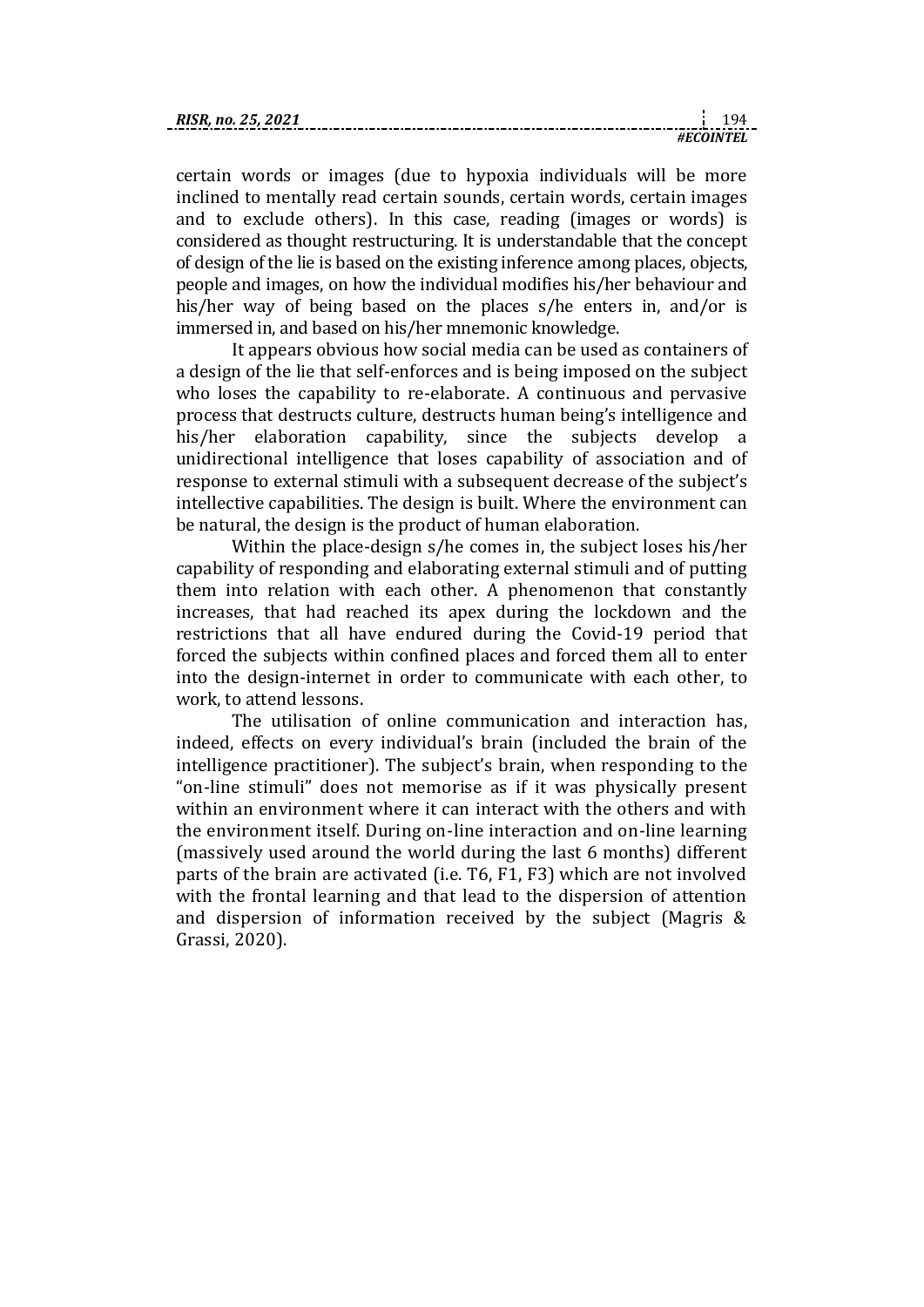| .R. no. 25. ^<br><b>RIS</b> |  |
|-----------------------------|--|
|                             |  |

Internet is not the screen the user looks at but what s/he looks at inside the screen, what s/he sees. It is the deviated awareness one has. The awareness level that is modified. The non-response to the stimuli and an excessive response to a mental image that the user selfcreates is not due to what s/he really sees, because Internet is not what one reads, one sees, but it is the stimulus the brain elaborates based on the inferences that make individuals freely obligated by their brains which impose them solutions based on what their knowledge, their nationalities, their biases are.

The Internet world is based on verisimilitude, not truth, on images read by the subject based on his/her individual predispositions. Tests carried out showing photos of faces, to subjects undergoing the test, have shown how every single individual could see a different emotional state compared to those seen by another individual to whom was shown the same picture. Something that occurs in a significantly inferior manner if the same test is administered in presence, and even inferiorly if to the subjects were physically shown the face of the person object of the analysis3.

Indeed, three different brain elaboration states that show how the brain interprets based on the place and the situation that is being created as framework of the fact, within the design of the context. It clearly emerges how the current situation that the human being lives is a condition deprived of physicality. We do not have places any more, we have Internet. The Internet has become the place of interaction, of opinion exchange, of education, of information gathering, of work.

However, the influences the internet-design exerts on the individual are not the same the physical environment would exert on the individual. The individual grows, since the very beginning, always in relation with the environment, from the moment s/he is conceived s/he

1

<sup>3</sup> Controlled Oral Word Association Test - COWA (Benton and Hamsher, 1976, 1989; Spreen e Strauss 1991); Digit Span (Wechsler, 1945, 1955, 1981, 1987); Frontal Assessment Battery (FAB) (Dubois et al., 2000); Iowa Gambling Test (IGT) Bechara et al., 1994; Rey-Osterrieth Complex Figure Test (ROCFT) (Osterrieth, 1944; Bertolani et al., 1993, Caffarra et al., 2002); XXI Congresso Nazionale AIP della Sezione di Psicologia Sperimentale, Dipartimento di Psicologia e Scienze Cognitive Università degli Studi di Trento, 2015.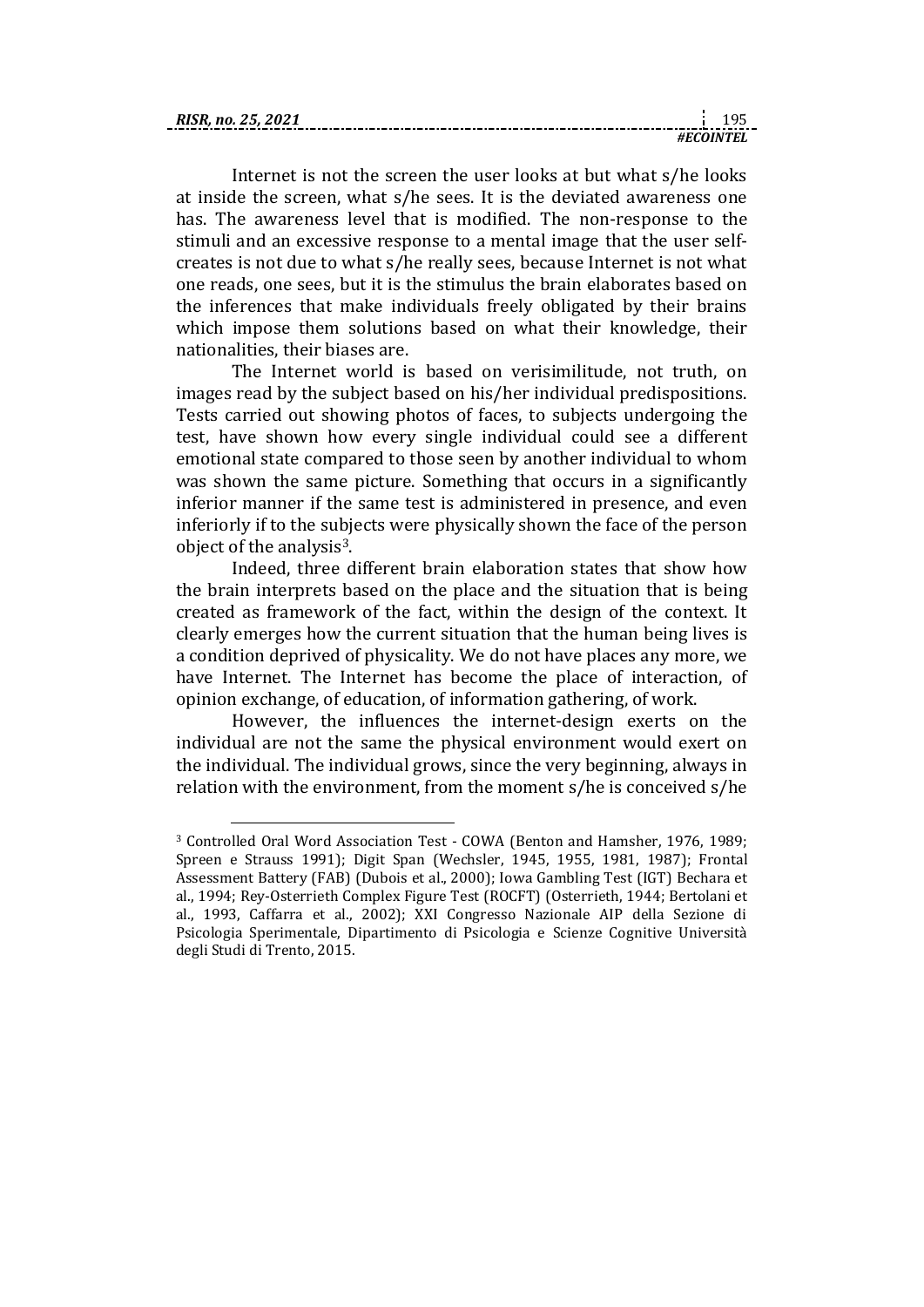| <b>RISR</b><br>no. 25. |  |
|------------------------|--|
|                        |  |

grows in relations to the environment, responding to the stimuli it proposes to him/her. However, the stimuli the Internet design send to the individual are perceived and stored within the memory differently by the subject, causing modifications on his/her behaviour and structural modifications in his/her brain. Hence, the individual behaviour is no more the result of mental associations, of an interactive-cognitive process (based on what the individual has learnt), but is the result of a moment, like that insight that in reality does not develop within the individual as the elaboration and restructuration of the information and knowledge in his/her possession, but rather as a direct result of a stimulus given by the Internet design. Product of a restructuration no longer intended as action of the individual on the external environment but rather as action of the Internet design on the individual's brain.

### **Risks and emerging threats**

The hypoxia, decreasing the alert responses of the Central Nervous System, leaves the brain and consequently the individual with no barrier in front of external stimuli and eventual manipulations that the brain is not able to filter, under such conditions. On the one hand, this works as if opening a dam since the brain, when receiving the signals from the extern does not filter them any more on the basis of the value and importance schemes usually used by the brain (hypoxia and micro-hypoxia condition does not permit it to), it remains barren and, in a way, more free to receive signals, precisely because it is not able to filter them anymore on the basis of schemes stored in the memory (which can be biased).

The brain allows all the external stimuli and communications to enter without the capability of giving them the right value and contextually "choosing how and if" to store them. On the other hand, in this "openness" situation of the brain, it is easier to activate manipulation and to give the brain those parameters and evaluation schemes that it is not able to adopt by itself and therefore adopts the ones given by the exterior. It adopts the design that is being proposed from the outside, in this case, indeed, a design of the lie. Now the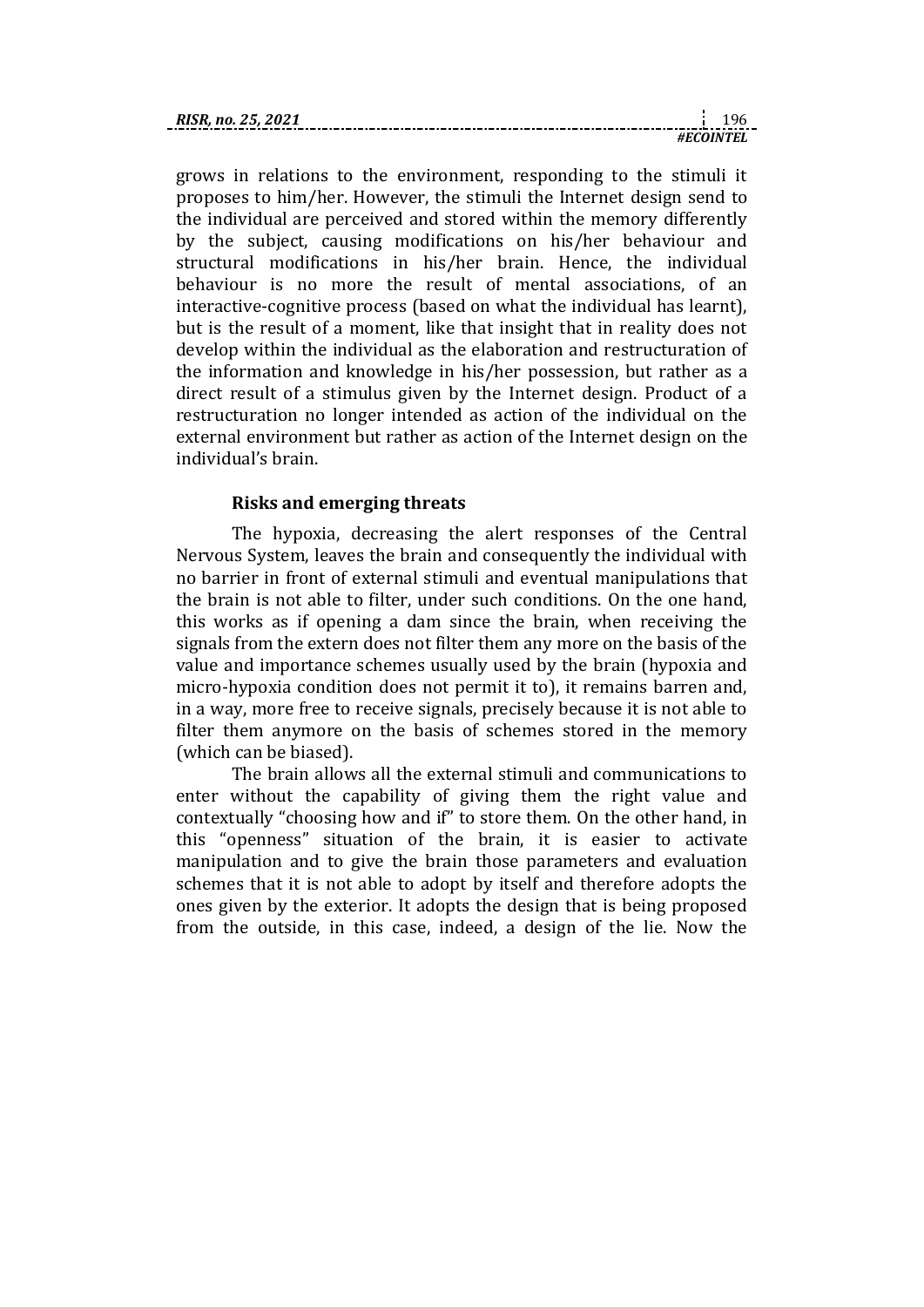*#ECOINTEL*

manipulation can take place in a more rapid and subtle way without the subject being aware of this.

The same condition occurs with the constant utilisation of the Internet - in the current context - flawed by the physio-sociological limitations "imposed" by the aforementioned pandemic period. In the moment in which s/he is connected to the Internet, the subject becomes less able to process the physical environment stimuli s/he is immersed, the environment s/he lives is the internet design. This way, once again, the subject - his/her brain - remains deprived of a filtration system of the stimuli s/he receives, keeping open a direct channel letting in the stimuli coming from the Internet environment. In this way the design proposed by the Internet environment manipulates the subject by offering him/her evaluation cognitive schemes that will sediment into the subject and through which the subject will evaluate and interpret the reality.

A specific situation, that needs a specific analysis, is connected to the present minors whose learning system has been modified and upon whom a series of reinforcement and recall signals have been involuntary inserted, that can be used against them, even when they will become adults – without them being aware of it.

It should be noted that the physiological and behavioural modification induced by the period of extreme stress (that is identified as Covid-19 period) together with the forced closure within closed locations and the type of communication that minors have been subjected to, along with the utilisation of surgical masks. A condition lived by the kids that are now living their period of major receptivity towards environment stimuli (0-6 years old) (Castelli, 2014; Magris, Grassi & Di Gioia, 2019).

Minors (0-16 years old) that have lived and are living under such conditions have developed an *access key* (due to these modifications that the external conditions determine within an individual, as before mentioned). An access key that has been individuated by École Universitaire Internationale research centre – though the institute considers best not to specify it in this context in order to protect National Security activities as it is not specifically linked to this specific discussion.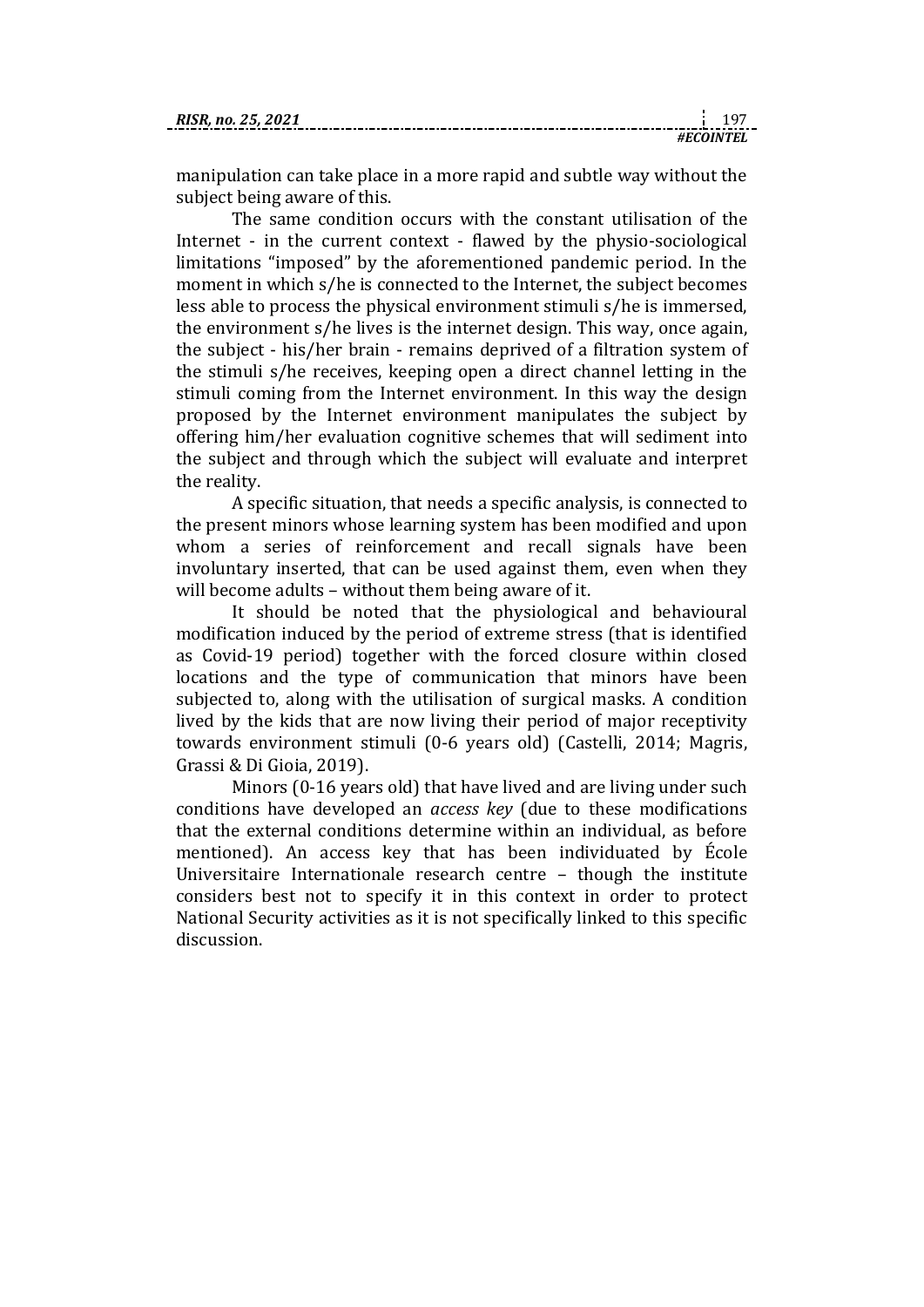| RISR |  |
|------|--|
|      |  |

The set of external conditions and their echo within the individual have determined modifications that have been registered into their brain determining (considering the prolongation of this period) a modification that will last for a long time. It is this modification, registered within the brain, that will not only contribute to shape the future development of all minors that have lived this situation (with differences from nations to nations, based on the specific measures adopted by the reference States), but that could also be exploited by external agents as a "shortcut" in order to manipulate these individuals' brain. Indeed, an external agent can know the condition the subjects have lived (given that the global situation is public) and how this can be exploited to steer the subjects' thoughts and manipulate the subjects' behaviours today and later on, when minors become adults and the pandemic ends.

Flaws that refer to: the risk of a major difficulty in having a real vision of facts, a synaptic difficulty in connecting situations that thus imply a series of errors in predictions, technical-tactical errors in the management of operations, higher emotional fragility within the population and intelligence practitioners, higher predisposition to mental manipulation, greater diffusion of psychological and physical pathologies with a consequent increase of costs for the health systems, decrease of personnel deemed able to conduct tasks linked to security, greater vulnerability for democracies due to the easiest possibility of infiltration and subversion.

Global and European data already show the psychological stress and mental pathologies that the conditions imposed on the population by the pandemic have worsen and damaged the mental state of the entire population in both adults and minors. A multi-country research conducted in Spain, the United Kingdom, Germany, France, Poland and Italy on the effect of the pandemic on the population (referring to mental health and psychological distress) shows that there has been in an increment from 50 per cent to 69 per cent of psychological disorders among European citizens. Already during the first part of the pandemic, the conditions lived by the citizens have led to an increase in cases of depression and major depression, anxiety disorder, along with an increment of suicide and suicide attempt among the population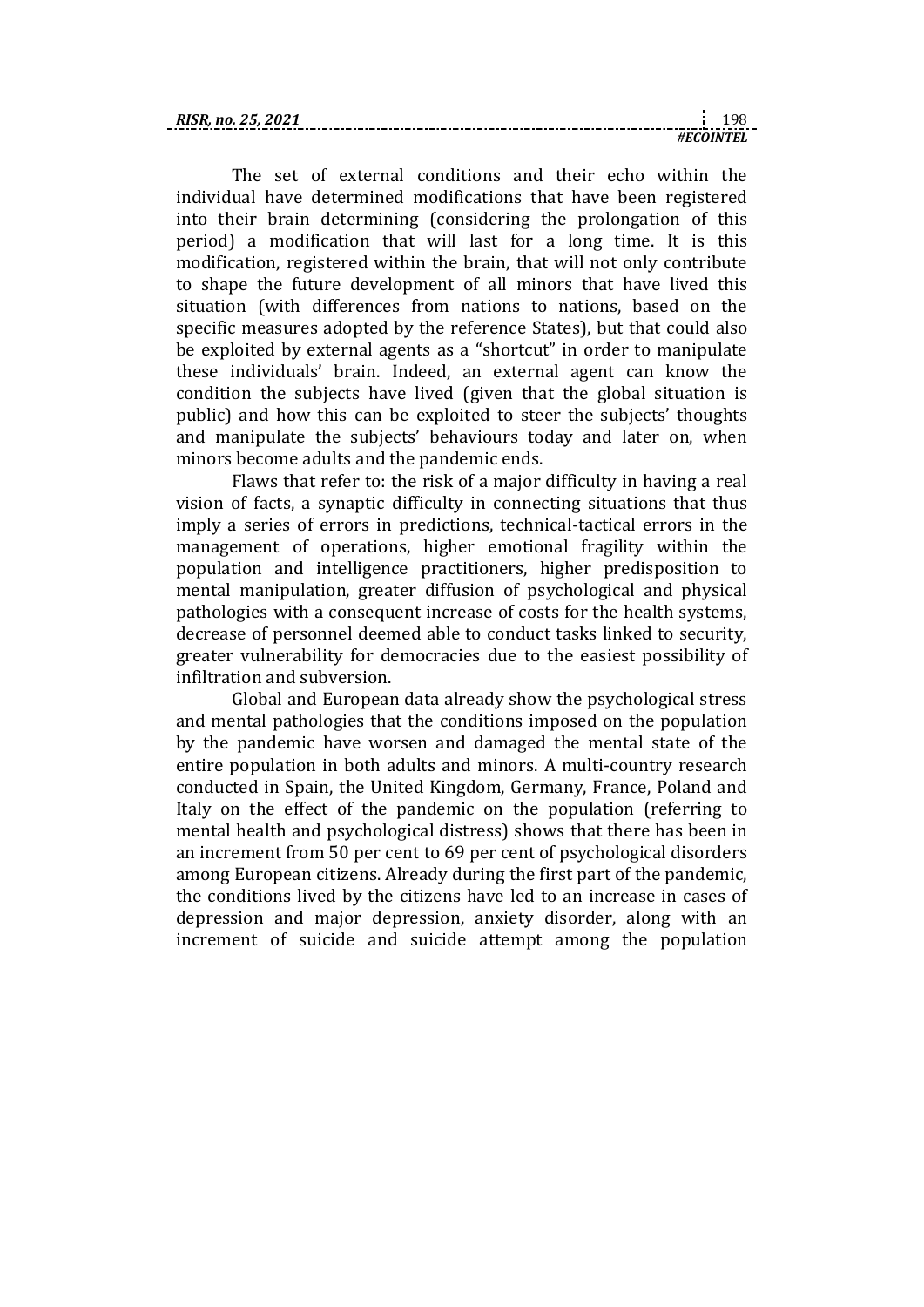|  |  |  |  | RISR, no. 25, 2021 |  |
|--|--|--|--|--------------------|--|
|  |  |  |  |                    |  |

| RIS |  |
|-----|--|
|     |  |

especially among youth (among which has been registered an increase of suicide and suicide attempts). Furthermore, the condition imposed by the pandemic has led to a great increase in the consumption of psychotropic medications (Casagrande, Favieri, Tambelli & Forte, 2020; Delmastro & Zamariola, 2020; Elma Research, 2020; Holmes et al., 2020; Mazza et al., 2020; Bambin Gesù Hospital, 2021).

The Diagnostic and Statistical Manual of Mental Disorder (DMS-5) states that a window of six months is needed in order to diagnose depression and at least 12 months to recover from it. Taking this into account, along with the constant medical alert during the pandemic, it can be said the warning following the end of the pandemic will last for at least 24 months after the pandemic. The populations that are suffering the above-mentioned conditions and distress live a condition that prevent them from making calculated decisions and create the humus for the growing of various type of crimes among which riots and terroristic attacks; at the same time it lives the masses more subjected to be manipulated by external entities.

In light of what is above mentioned, it is deduced that both the current situation and the short, long and very long term future present flaws in every National and International Security scenarios if actions, aimed at repairing the situation, are not taken. Actions, aimed at managing the situation that provide solutions that apply neuropsychological techniques such the *Psych-evolving techniques* (Magris, Di Gioia, Lamonato, Mihalache & Bellomo, 2020).

#### **Conclusions**

The sum of the situations defined in this paper, that people have unwillingly lived and are still living, has determined and will determine even more a particularly dangerous situation in terms of National and International Security.

On the one hand, we must take into consideration the problems induced in the population by the utilisation of surgical masks (and the implications at the physical level that this involves), and due to the behavioural and physiological modifications that determine an increased possibility of manipulation of the population. Manipulations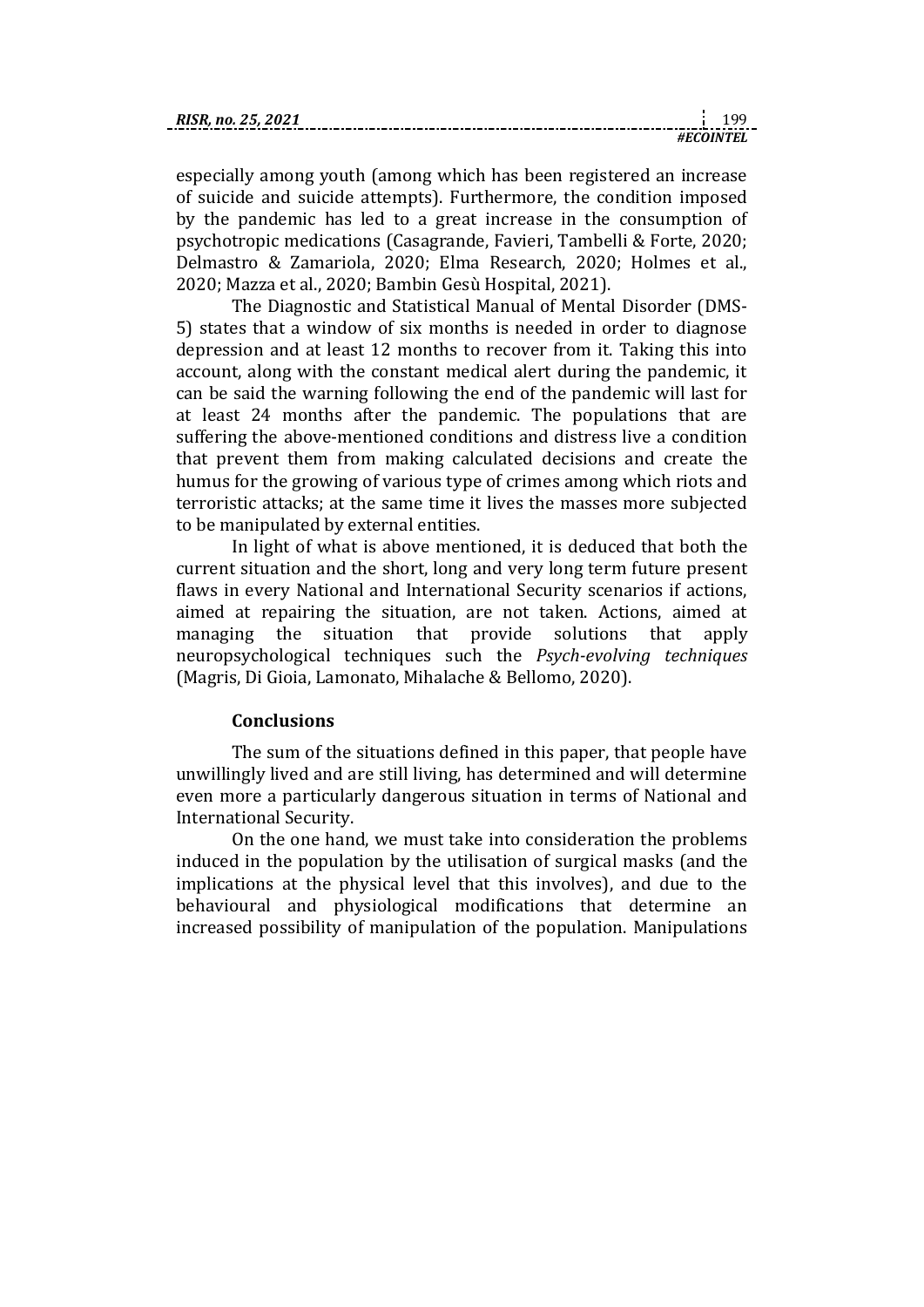| RISR. no.<br>25 |  |
|-----------------|--|
|                 |  |

and behavioural modifications that, as defined in this paper, are not only a characteristic of the present moment, but that have determined structural modifications not only among the adult population and current practitioners, but also among minors. Thus, opening current and future scenarios of manipulation for the single individual and for the masses that can be put in place in an extremely short time.

On the other hand, we must take into account that intelligence practitioners, as every other individual, have been subjected to similar influences and behavioural regimes imposed during this pandemic period.

Taking into account the fact that every human being behaves in a unique manner according to behavioural schemes that s/he tend to repeat over time (Siracusano, Sarchiola & Miolu, 2008), problems are determined or might be determine into the subject, of which the intelligence practitioner is not aware, and that will directly impact the practitioner and the results of his/her work.

Present situation issues can be detected at the level of micro (individual) and macro (population) system, issues that have to be faced simultaneously in order to be able to elaborate counter-actions in order to stem and reduce the emergent threats.

Counter-actions such as the creation of algorithms that take into consideration the hours in which the intelligence practitioner uses the surgical mask, characteristics linked to sex, age, weight and life style, pathologies, type of activities, diet and other information, in order to have a chart (that can be modify at all times) regarding the maximum daily time in which the practitioner should wear a mask. Yet, an algorithm that can be created always starting from the evaluation, in this case macro-systemic, of a State's population, aimed to have data that indicates the reaching of the crashing point of the considered macro-system. This, in order to put in place systems that can prevent the population from being an easy target of manipulation, for instance putting in practice specific high penetration informative campaigns.

Moreover, it needs to be considered that the surgical mask must be used and not over-used, masks should be made of specific materials (UNICEF, 2020; World Health Organization, 2020). It is useful for the population to be able to go outside, in the sunlight, without wearing a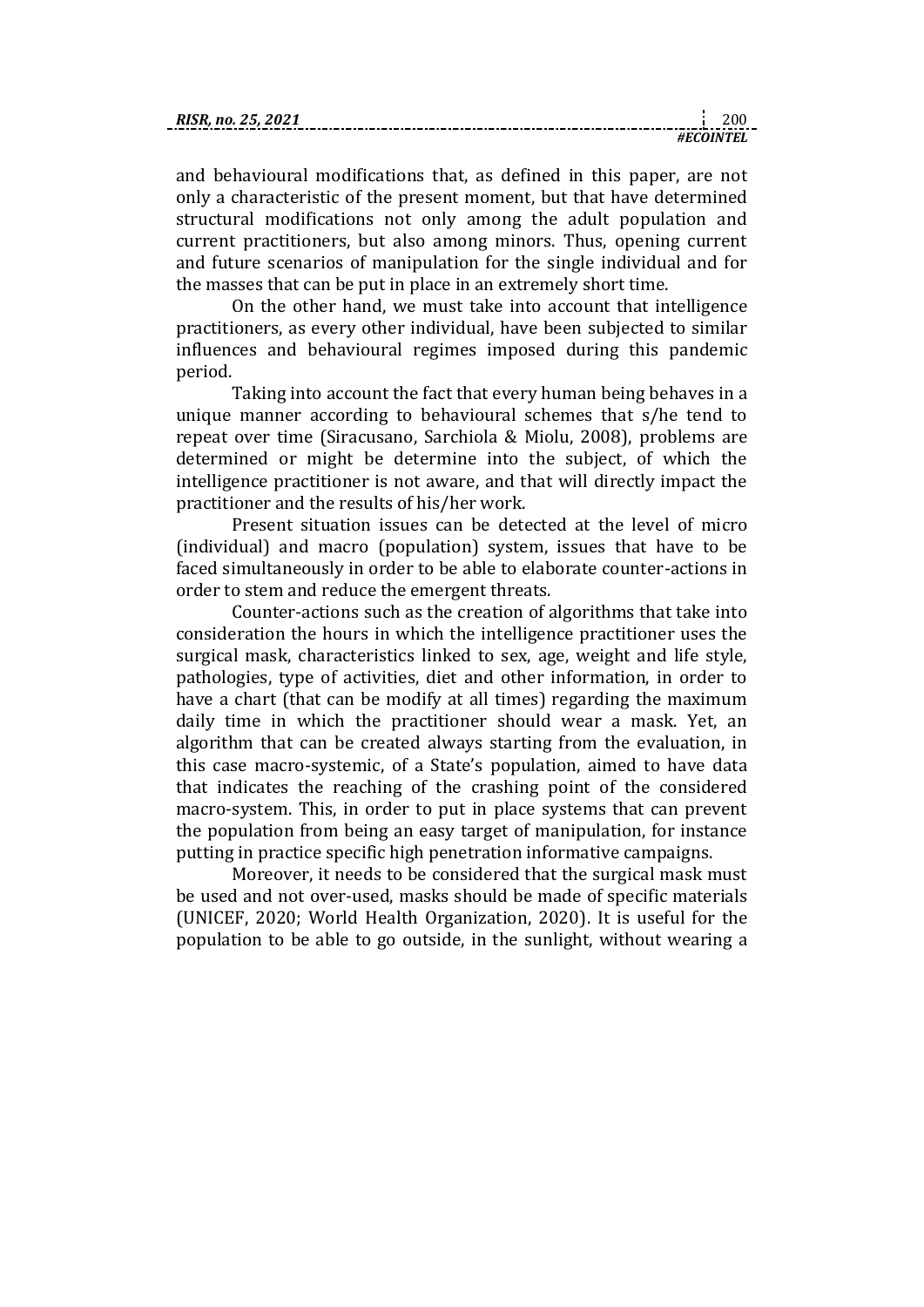| . no. 25. 2021<br><b>RISR.</b> |  |
|--------------------------------|--|
|                                |  |

surgical mask for a part of the day, and aerate the place where they live or work letting the air in from outside rather than using air filters. These behaviours enable to slow down dysfunctions or pathologies that may arise within the population and intelligence practitioners.

Taking into consideration that the Covid-19 pandemic has arrived unexpectedly (without the possibility for States and people to prepare for it), what has been addressed in this paper describes the effects that the necessary measures aimed at safeguarding people's health have inevitably caused within the citizens, within the individuals that had (and have) to wear protective devices/equipment. At this stage, as there has not been the possibility to fight or to early respond to the virus threat, what can be done is to early analyse every consequences that some mandatory acts have entailed, and be ready and repair beforehand what can become damages on the long run and long-term threats.

### **References:**

1. American Psychiatric Association. (2013). *Diagnostic and Statistical Manual of Mental Disorder (DMS-5).* Washington D.C., USA: American Psychiatric Publishing.

2. Balconi, M. (2006). *Psicologia degli stati di coscienza. Dalla coscienza percettiva alla consapevolezza di sé* [Psychology of the states of consciousness. From perceptive consciousness to self-awareness]. Milano, IT: LED Edizioni Universitarie.

3. Bambin Gesù Hospital, L'allarme del Bambin Gesù. I giovanissimi si tagliano e tentano il suicidio: mai così tanti, 19 January 2021. [https://www.](https://www.huffingtonpost.it/entry/i-giovanissimi-si-tagliano-e-tentano-il-suicidio-mai-cosi-tanti-ricoveri-prima-della-pandemia_it_6006f714c5b697df1a09146e) [huffingtonpost.it/entry/i-giovanissimi-si-tagliano-e-tentano-il-suicidio-mai](https://www.huffingtonpost.it/entry/i-giovanissimi-si-tagliano-e-tentano-il-suicidio-mai-cosi-tanti-ricoveri-prima-della-pandemia_it_6006f714c5b697df1a09146e)[cosi-tanti-ricoveri-prima-della-pandemia\\_it\\_6006f714c5b697df1a09146e](https://www.huffingtonpost.it/entry/i-giovanissimi-si-tagliano-e-tentano-il-suicidio-mai-cosi-tanti-ricoveri-prima-della-pandemia_it_6006f714c5b697df1a09146e)

4. Bellomo, D. (2011). Design del contesto e scenario [design of context and scenario]. Lecture at Central Intelligence Agency (USA).

5. Bellomo, D. (2015). Il contesto modifica il sé dell'individuo [The context modifies the self of the individual]. Lecture at École Universitaire Internationale.

6. Bertoli, B. (2018). *Epigenetica della bellezza* [Epigenetics of beauty]. Cuneo, IT: Agami Editore.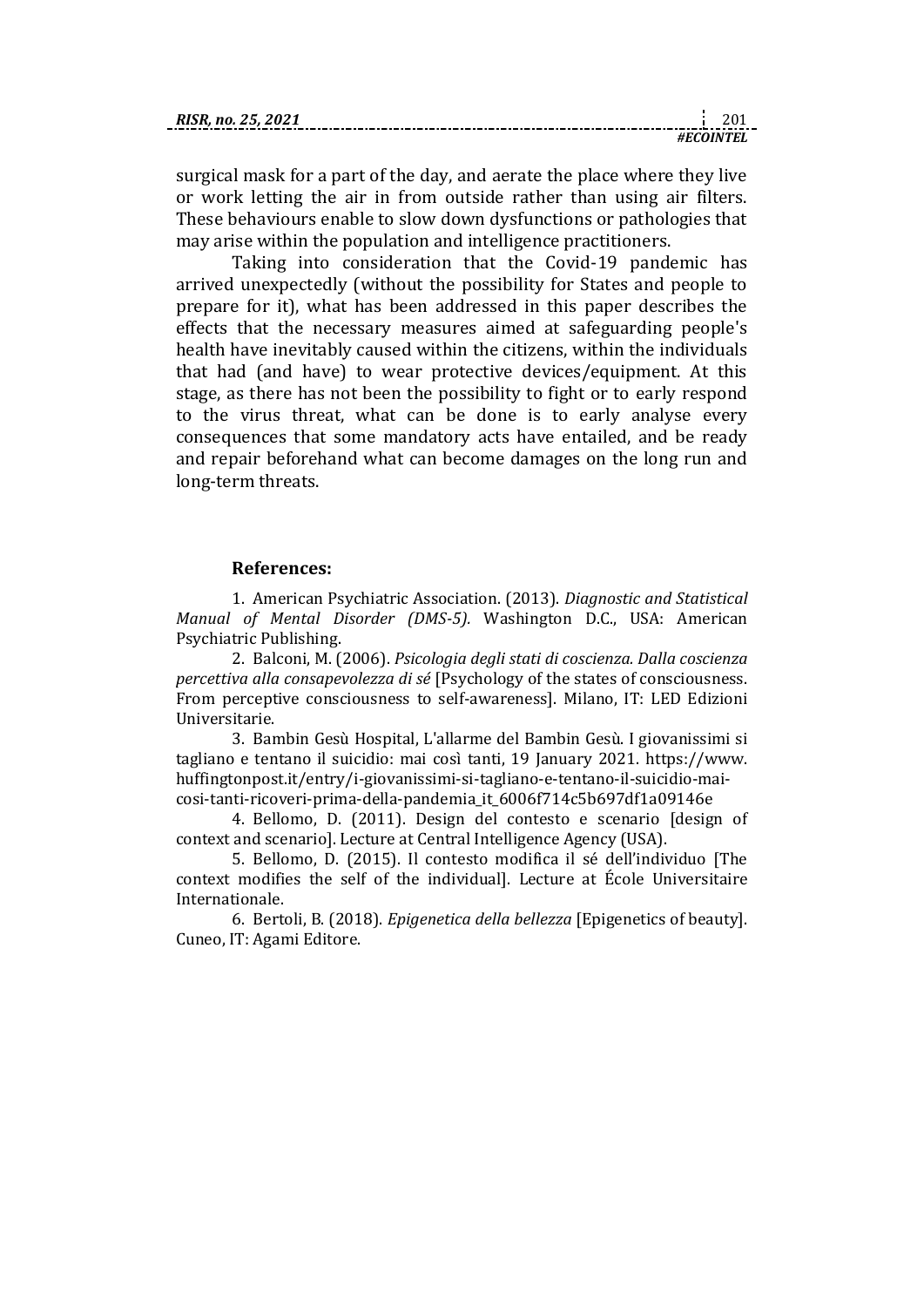7. Bertossa, F. & Ferrari, R. (2002). Cervello e autocoscienza. La mente tra neuroscienze e fenomenologia [Brain and auto-conscience. The mind between neuroscience and phenomenology]. *Rivista di Estetica (21)*3*.*

8. Bonsignore, M.R., Marrone, O. & Morici G. (2011). Conseguenze Metaboliche dell'ipossia [Metabolic consequences of hypoxia]. *Rassegna Di Patologia Dell'apparato Respiratorio*, 26(1), 10-17. [http://hdl.handle.net/](http://hdl.handle.net/10447/61153) [10447/61153](http://hdl.handle.net/10447/61153)

9. Castelli, L. (2014). *Psicologia Sociale Cognitiva: Un'introduzione*  [Social Cognitive Psychology: An introduction]. Laterza.

10. Casagrande, M., Favieri, F., Tambelli, R. & Forte, G. (2020). The enemy who sealed the world: effects quarantine due to the COVID-19 on sleep quality, anxiety, and psychological distress in the Italian population. *Sleep Med.* 75, 12–20.<https://doi.org/10.1016/j.sleep.2020.05.011>

11. Costa, M. (2016). *Psicologia ambientale e architettonica. Come l'ambiente e l'architettura influenzano la mente e il comportamento* [Environmental and architectural psychology. How the environment and architecture affect mind and behavior]. Rome, IT: Franco Angeli.

12. Dedovic, K., Duchesne, A., Andrews, J., Engert, V., & Pruessner, J. C. (2009). The brain and the stress axis: The neural correlates of cortisol regulation in response to stress. *NeuroImage*, *47*(3), 864–871[. https://doi.org/](https://doi.org/10.1016/j.neuroimage.2009.05.074) [10.1016/j.neuroimage.2009.05.074](https://doi.org/10.1016/j.neuroimage.2009.05.074)

13. Delmastro, M. & Zamariola, G. (2020). Depressive symptoms in response to COVID-19 and lockdown: a cross-sectional study on the Italian population. *Sci Rep* 10, 22457.<https://doi.org/10.1038/s41598-020-79850-6>

14. École Universitaire Internationale. (2019). *Il Design della Menzogna.* Private Research.

15. Elma Research for Angelini Pharma. (2020). Study on Covid-19 and mental health: the results of our multi-country survey. *Magazine aptitude (1)*. [https://media.umbraco.io/ang-](https://media.umbraco.io/ang-pharma/8d89543396125e2/magazine_angelini_go_digital_eng_no-qr_.pdf)

[pharma/8d89543396125e2/magazine\\_angelini\\_go\\_digital\\_eng\\_no-qr\\_.pdf](https://media.umbraco.io/ang-pharma/8d89543396125e2/magazine_angelini_go_digital_eng_no-qr_.pdf)

16. Gennaro, A. & Scagliarini, R. (2014). *La Costruzione della personalità* [The construction of the personality]. Padua, IT: Piccin Nuova Libraria.

17. Grassi, M. (2020). Indossare la mascherina fa male effetti lungo termine soluzioni. *Money*. [https://www.money.it/indossare-mascherina-fa](https://www.money.it/indossare-mascherina-fa-male-effetti-lungo-termine-soluzioni)[male-effetti-lungo-termine-soluzioni](https://www.money.it/indossare-mascherina-fa-male-effetti-lungo-termine-soluzioni)

18. Holey, J., Buthcer, J.N., Nock, M.K. & Mineka, S. (2017). *Psicopatologia e psicologia clinica.* Torino, IT: Pearson.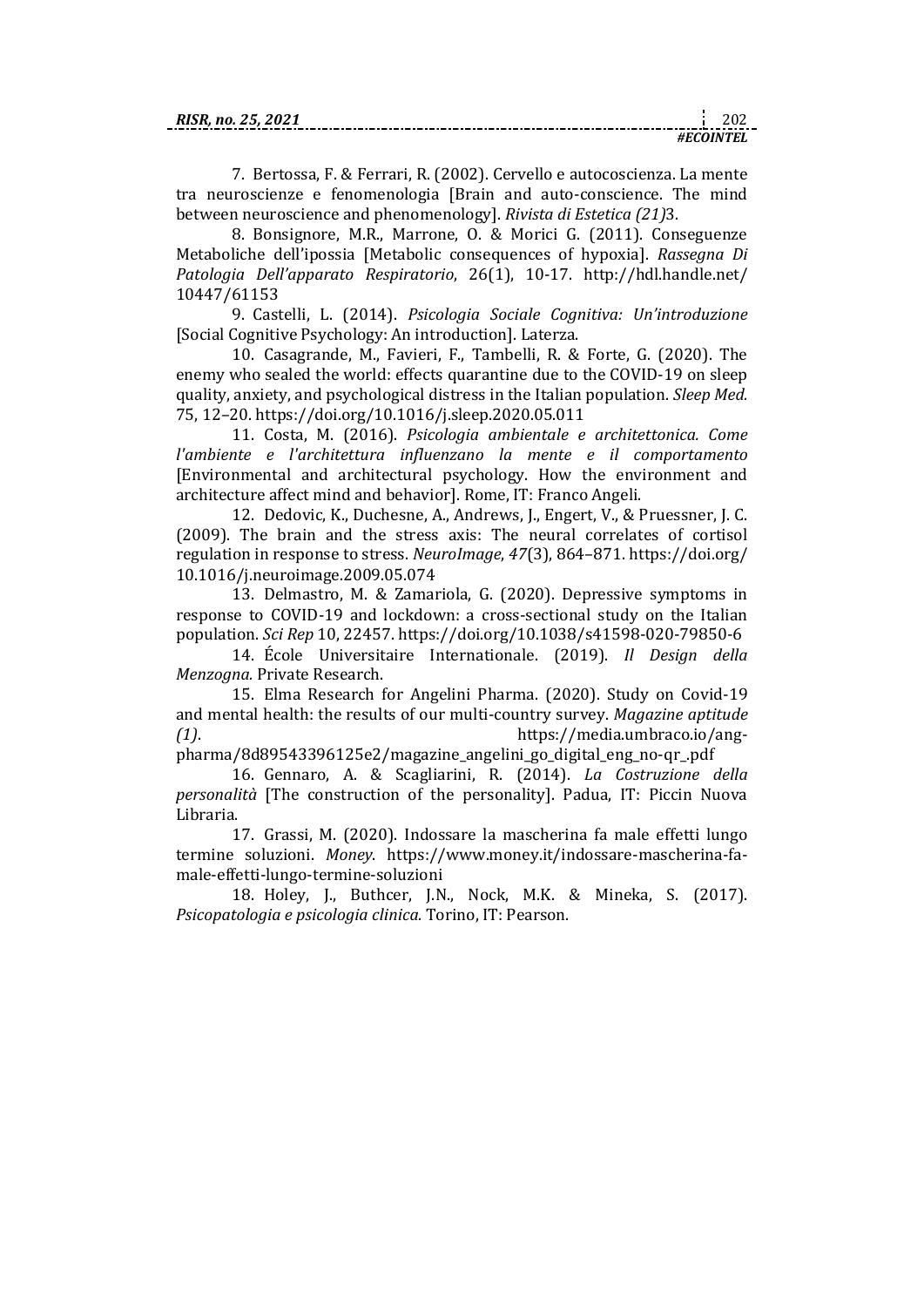*#ECOINTEL*

19. Holmes, E.A., O'Connor, R.C., Perry, V.H., Tracey, I., Wessely, S., Arseneault, L. … & Bullmore, E. (2020). Multidisciplinary research priorities for the COVID-19 pandemic: a call for action for mental health science. *Lancet Psychiatry (7)* 6, 547-560 doi: 10.1016/S2215-0366(20)30168-1.

20. Kohler, W. (1969). *The Task of Gestalt Psychology.* Princeton, N.J.: Princeton University Press).

21. LaMotte, S. (2020). Silent hypoxia: Covid-19 patients who should be gasping for air but aren't. *CNN*. [https://edition.cnn.com/2020/05/06/](https://edition.cnn.com/2020/05/06/health/happy-hypoxia-pulse-oximeter-trnd-wellness/index.html) [health/happy-hypoxia-pulse-oximeter-trnd-wellness/index.html](https://edition.cnn.com/2020/05/06/health/happy-hypoxia-pulse-oximeter-trnd-wellness/index.html)

22. Magris, S., Grassi, M., & Di Gioia, P. (2019). *EISP – Early Imprinting Setting Pattern.* Rome, IT: École Universitaire Internationale.

23. Magris, S., & Grassi, M. (2020). École Universitaire Internationale Adapting to COVID-19. *Journal of Security, Intelligence and Resilience Education 10*(16). [https://jsire.org/wp-content/uploads/sites/661/2020/12/v10-16](https://jsire.org/wp-content/uploads/sites/661/2020/12/v10-16-magris-grassi.pdf) [magris-grassi.pdf.](https://jsire.org/wp-content/uploads/sites/661/2020/12/v10-16-magris-grassi.pdf)

24. Magris, S., Di Gioia, P., Lamonato, I., Mihalache, L.S. & Bellomo, D. (2020, November) *To have alternatives, you must be able to think of them.* Paper presented at the AIPIO 2020 Intelligence Conference, Melbourne, Australia.

25. Mazza, M. G., De Lorenzo, R., Conte, C., Poletti, S., Vai, B., Bollettini, I., Melloni, E., Furlan, R., Ciceri, F., Rovere-Querini, P., COVID-19 BioB Outpatient Clinic Study group, & Benedetti, F. (2020). Anxiety and depression in COVID-19 survivors: Role of inflammatory and clinical predictors. *Brain, behavior, and immunity*, *89*, 594–600. [https://doi.org/10.1016/j.bbi.2020.](https://doi.org/10.1016/j.bbi.2020.07.037) [07.037](https://doi.org/10.1016/j.bbi.2020.07.037)

26. Siracusano, A., Sarchiola, L., & Nioulu, C. (2008). Psichiatria, psicoterapia e neuroscienze [Psychiatry, Psychoterapy and neuroscienze]. *Nooς-Aggiornamenti in psichiatria 14*(1). 67-92 doi 10.1722/2540.26446 <https://www.e-noos.com/archivio/2540/articoli/26446/>

27. Scharfetter, C. (2018). *Psicopatologia generale* [General psychopathology]*.* Rome, IT: Giovanni Fioriti Editore.

28. Siegel D. J. (2013). *La mente relazionale. Neurobiologia dell'esperienza interpersonale* [The relational mind. Neurobiology of interpersonal experience]. Milan, IT: Raffaello Cortina Editore.

29. Stark, R., Wolf, O. T., Tabbert, K., Kagerer, S., Zimmermann, M., Kirsch, P., … Vaitl, D. (2006). Influence of the stress hormone cortisol on fear conditioning in humans: Evidence for sex differences in the response of the prefrontal cortex. *NeuroImage*, *32*(3), 1290–1298. [https://doi.org/10.1016/](https://doi.org/10.1016/j.neuroimage.2006.05.046) [j.neuroimage.2006.05.046.](https://doi.org/10.1016/j.neuroimage.2006.05.046)